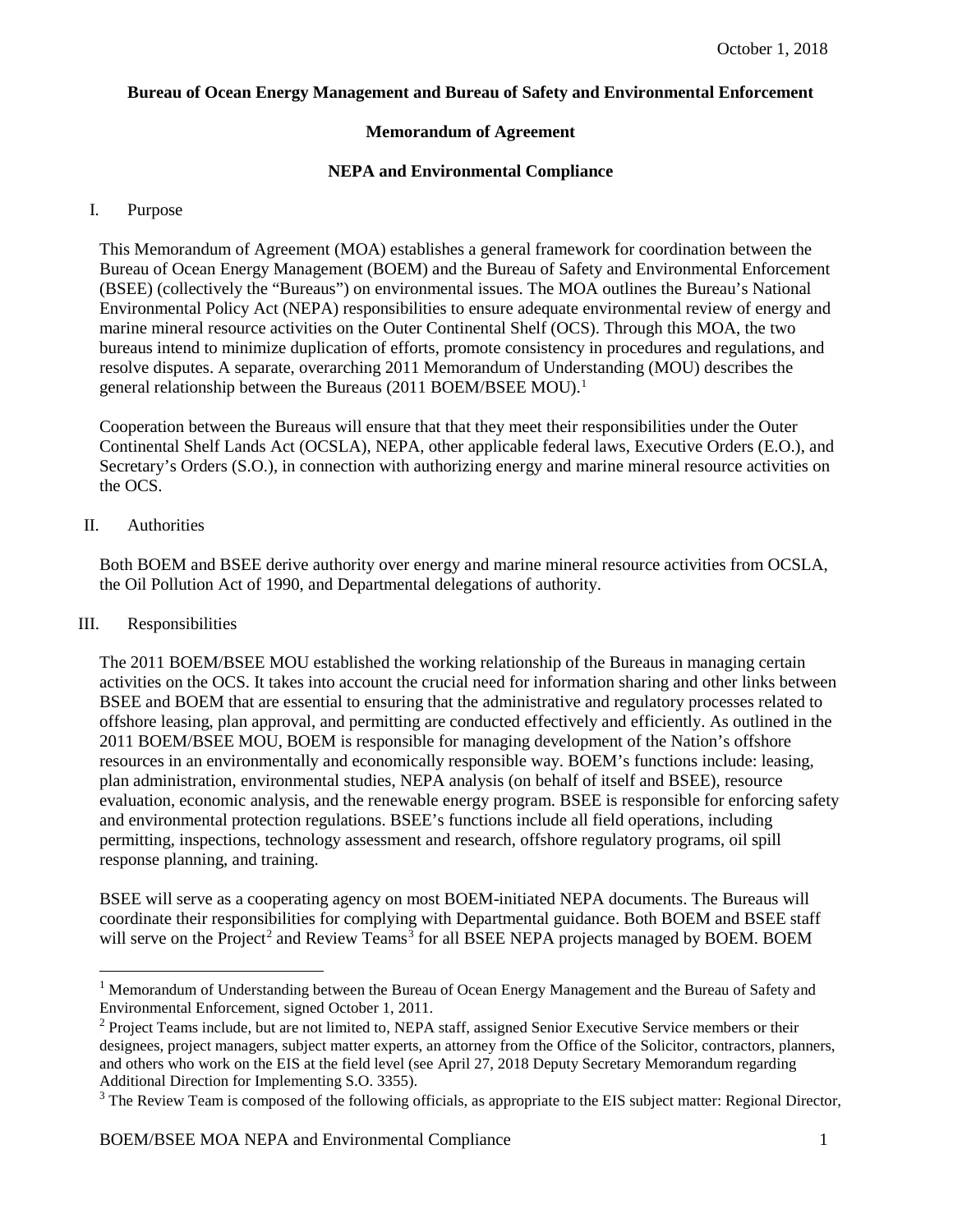will, in most cases, manage the NEPA process for BSEE, ensuring compliance with Departmental guidance, including maintaining project information in the DOI NEPA and Permit Tracking Database, reporting costs associated with developing the NEPA analysis, meeting page and time limits or submitting any necessary waivers, and completing the document clearance process. The first BOEM senior executive service (SES) member with line authority over the proposed action will be responsible for those NEPA processes, and will ensure that the Bureaus meet the timeline and page goals.

When BSEE is the sole decision maker for a proposed action and the NEPA document is initiated by BSEE, but drafted by BOEM, the first BSEE SES member with line authority over the proposed action (or his or her designee) will be responsible for complying with the requirements of Departmental guidance. BOEM will provide the NEPA analysis (or coordinate a contractor drafted NEPA document), maintain project information in the DOI NEPA and Permit Tracking Database, track costs associated with the development of the NEPA analysis, and meet the required page and time limits. The appropriate BOEM SES member will remain responsible for compliance with the NEPA process and will cooperate with BSEE in any way necessary to complete that process in a timely and effective manner. BSEE will be responsible for completing the document clearance process and submitting any necessary waivers.

If any issue or dispute arises between agencies regarding the NEPA process, the Bureaus will address the issues expeditiously to avoid delay. The Bureaus will seek to resolve any issues or disputes at the project staff level before elevating the issues to senior staff. If project staff have not reached a resolution within seven days following a project milestone, the project staff will elevate the issues to the responsible SES members for consideration and resolution.

Responsibilities for specific activities are provided in the following appendices:

Appendix 1 lists the responsibilities for activities under each Bureau's jurisdiction. Appendix 2 lists the coordination responsibilities of each Bureau.

Additional MOAs under the 2011 BOEM/BSEE MOU that describe other BOEM/BSEE coordinated responsibilities and activities related to NEPA and environmental compliance include:

The *Geological Data MOA*, which establishes policies and practices regarding geological data to ensure operations maximize ultimate recovery of hydrocarbons and develop all economically producible reservoirs according to sound conservation, engineering, and economic practices.

The *Plans and Permits MOA*, which establishes the management of certain activities associated with review, analysis, and approval of OCS Plans and Permits. BOEM and BSEE subject matter experts (SMEs) conduct plan and permit reviews that may include some or all of the following: air quality reviews, water quality reviews, archaeological reviews, chemosynthetic/benthic communities biological reviews, development conservation reviews, NEPA coordination reviews, geological and geophysical reviews, oil spill response plan reviews, coastal zone management reviews, and supplemental bonding reviews.

The *Enforcement Activities MOA*, which establishes a general framework for a timely and appropriate enforcement response to address noncompliance with laws, regulations, leases, plans, permits, etc. under BOEM/BSEE jurisdiction.

The *Marine Minerals Program MOA*, which ensures the timely review and authorization of proposed activities that use sand, gravel, or shell resources from the OCS.

 $\overline{a}$ 

Bureau Director, Assistant Secretary, OEPC Director, Deputy Solicitor, Office of the Deputy Secretary, and the Chief of Staff (see April 27, 2018 Deputy Secretary Memorandum regarding the NEPA Document Clearance Process).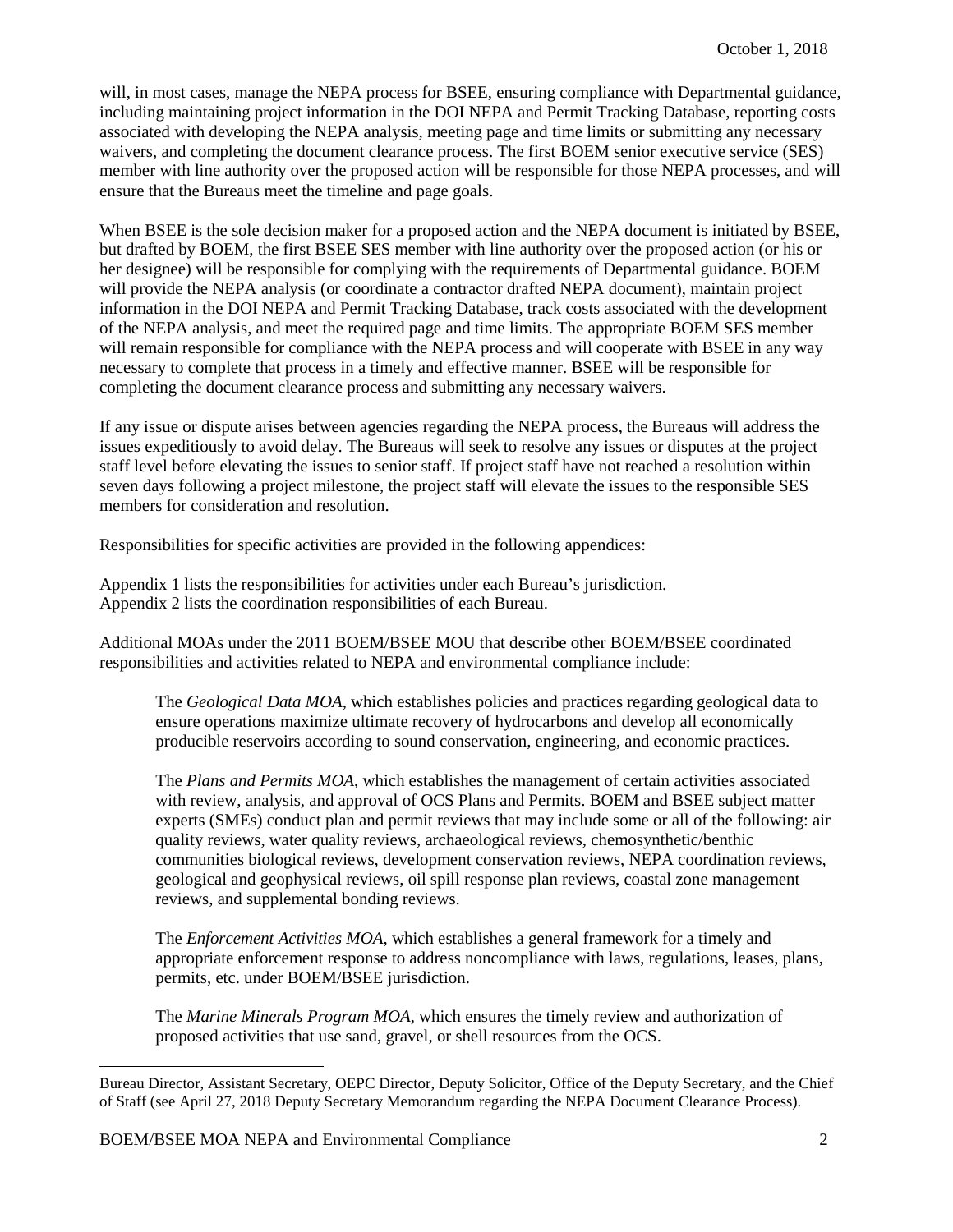#### IV. Modifications and Interpretations

The Bureaus will make modifications to this MOA with the written consent of both Bureaus' Directors. Interpretations of this MOA should be consistent with the stated goals and purpose. For specific actions, Bureaus should clarify their roles and responsibilities in standard operating procedures (SOPs). The SOPs may be modified with the written consent of both Bureaus' appropriate regional director or senior executive.

V. Signatures

Walter D. Cruickshank, Acting BOEM Director

Scott A. Angelle, BSEE Director

 $10 - 1.2018$ 

 $10 - 1 - 2018$ 

Date

BOEM/BSEE MOA NEPA and Environmental Compliance

 $\sim$ 

3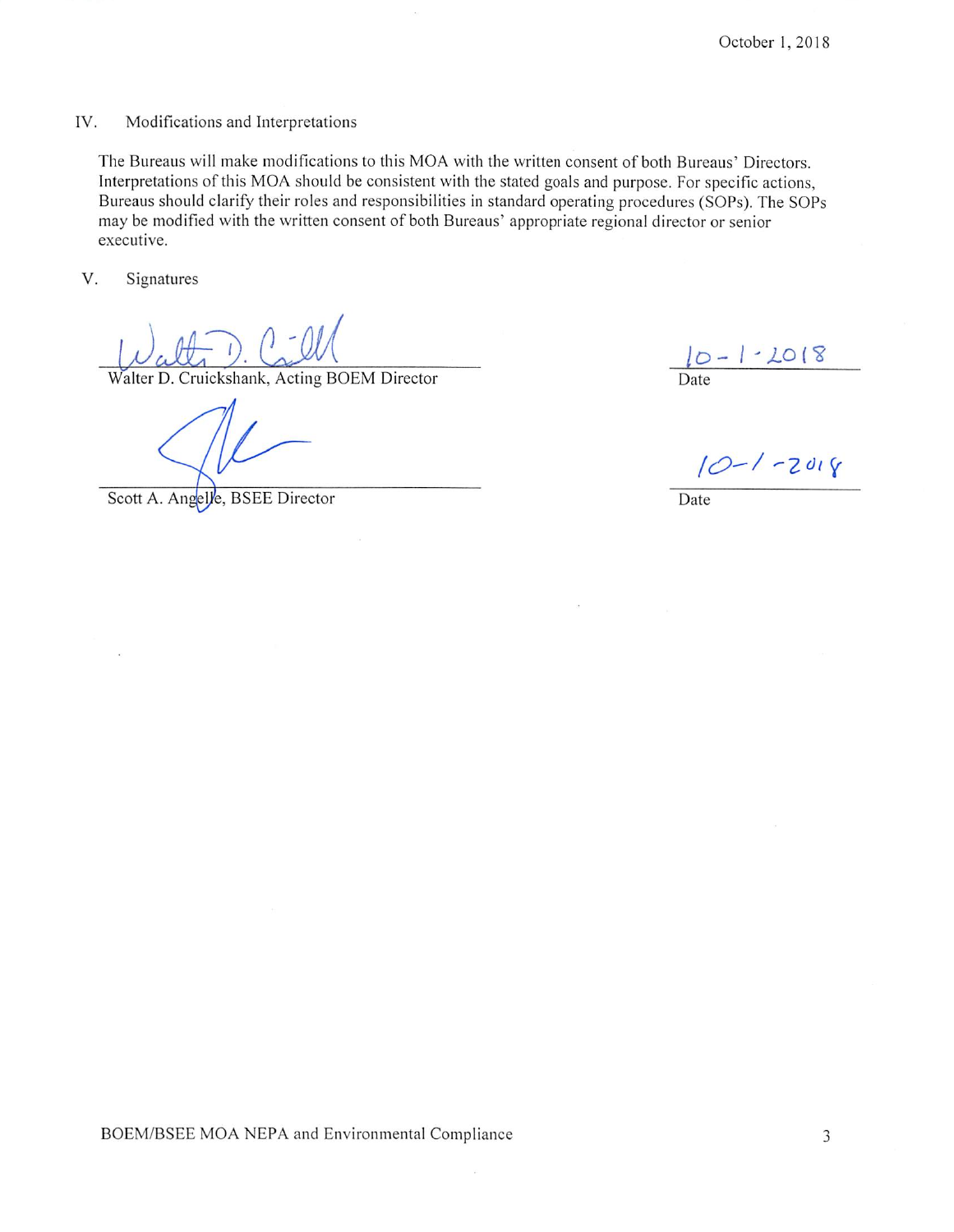| <b>Activity</b>                                                                                                                                                                      | <b>BOEM</b>                                                                                                                                                                                                                                                                                                                                                                                                                                                                                                                      | <b>BSEE</b>                                                                                                                                                                                                                                                                                                                                                                                                                                                                                                                                                                                                                         |
|--------------------------------------------------------------------------------------------------------------------------------------------------------------------------------------|----------------------------------------------------------------------------------------------------------------------------------------------------------------------------------------------------------------------------------------------------------------------------------------------------------------------------------------------------------------------------------------------------------------------------------------------------------------------------------------------------------------------------------|-------------------------------------------------------------------------------------------------------------------------------------------------------------------------------------------------------------------------------------------------------------------------------------------------------------------------------------------------------------------------------------------------------------------------------------------------------------------------------------------------------------------------------------------------------------------------------------------------------------------------------------|
| Plans (Exploration Plans (EPs),<br><b>Development Operations</b><br><b>Coordination Documents</b><br>(DOCDs), Development and<br><b>Production Plans (DPPs),</b><br>Decommissioning) | Conduct the site-specific environmental analyses and<br>$\bullet$<br>prepare the appropriate NEPA document (i.e., categorical<br>exclusion review (CER), site-specific environmental<br>assessment (SEA), or environmental impact statement<br>(EIS)) for the respective plan submittal.<br>Assist in any Post-Activity environmental compliance<br>$\bullet$<br>review, as requested by BSEE.<br>Incorporate analyses of mitigation effectiveness into<br>$\bullet$<br>BOEM's future NEPA analyses using feedback from<br>BSEE. | Conduct Post-Activity Submittal (PAS) review and other office<br>compliance verification work.<br>Oversee any requisite environmental monitoring and/or inspections<br>of associated OCS activities (e.g., related to protected species<br>requirements, water quality checks, anchoring concerns, air quality<br>inventory issues).<br>Document Post-Activity environmental compliance and mitigation<br>effectiveness.<br>Oversee any requisite enforcement actions, including issuance of<br>incidents of noncompliance (INCs), development/verification of<br>subsequent corrective actions, and assessment of civil penalties. |
| <b>Activity</b>                                                                                                                                                                      | <b>BOEM</b>                                                                                                                                                                                                                                                                                                                                                                                                                                                                                                                      | <b>BSEE</b>                                                                                                                                                                                                                                                                                                                                                                                                                                                                                                                                                                                                                         |
| <b>Geological and Geophysical</b><br>$(G&G)$ Permit Applications<br>$(30 \text{ CFR } 551.580)$                                                                                      | Conduct the site-specific environmental analyses and<br>prepare the appropriate NEPA document (i.e., CER, SEA,<br>or EIS) for the respective Permit Application.<br>Assist in any Post-Activity environmental compliance<br>$\bullet$<br>review, as requested by BSEE.<br>Incorporate analyses of mitigation effectiveness into<br>$\bullet$<br>BOEM's future NEPA analyses using feedback from<br>BSEE.                                                                                                                         | Conduct PAS review and other office compliance verification work.<br>Oversee any requisite environmental monitoring and/or inspections<br>of associated OCS activities (e.g., related to protected species<br>requirements, water quality checks, anchoring concerns, air quality<br>inventory issues).<br>Document Post-Activity environmental compliance and mitigation<br>effectiveness.<br>Oversee any requisite enforcement actions, including issuance of<br>INCs, development/verification of subsequent corrective actions, and<br>assessment of civil penalties.                                                           |

# **Appendix 1: Bureau Responsibility by Activity**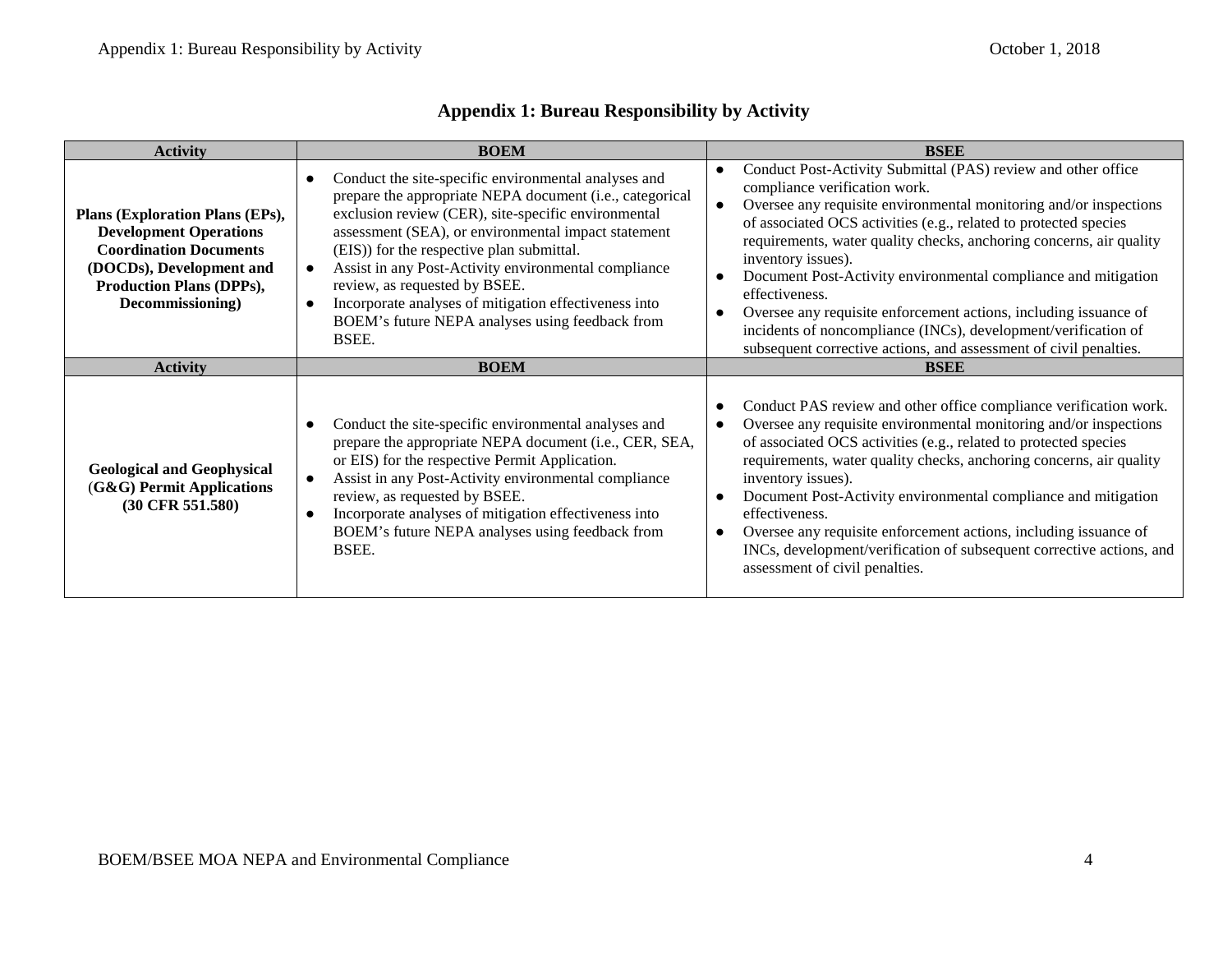| <b>Activity</b>                                                                                                                                       | <b>BOEM</b>                                                                                                                                                                                                                                                                                                                                      | <b>BSEE</b>                                                                                                                                                                                                                                                                                                                                                                                                                                                                                                                                                                                                                                                                                                                                                                                                                                                                                                                                                                                                                                                                                                                                                                                                                                             |  |  |
|-------------------------------------------------------------------------------------------------------------------------------------------------------|--------------------------------------------------------------------------------------------------------------------------------------------------------------------------------------------------------------------------------------------------------------------------------------------------------------------------------------------------|---------------------------------------------------------------------------------------------------------------------------------------------------------------------------------------------------------------------------------------------------------------------------------------------------------------------------------------------------------------------------------------------------------------------------------------------------------------------------------------------------------------------------------------------------------------------------------------------------------------------------------------------------------------------------------------------------------------------------------------------------------------------------------------------------------------------------------------------------------------------------------------------------------------------------------------------------------------------------------------------------------------------------------------------------------------------------------------------------------------------------------------------------------------------------------------------------------------------------------------------------------|--|--|
| <b>Applications for Permit to Drill</b><br>(APDs)                                                                                                     | Prepare additional NEPA documents<br>$\bullet$<br>related to BSEE APDs, as requested by<br>BSEE.<br>Assist in any Post-Activity<br>environmental compliance reviews, as<br>requested by BSEE.<br>Incorporate analyses of mitigation<br>$\bullet$<br>effectiveness into BOEM's future NEPA<br>analyses using feedback from BSEE.                  | Review the associated EP, DOCD, or DPP to determine if the operations proposed in<br>the APD were fully addressed in the plan.<br>Determine if the SEA or EIS prepared on the EP, DOCD, or DPP associated with the<br>$\bullet$<br>subject APD is adequate for BSEE needs; whether a BSEE CE is available and<br>whether an extraordinary circumstance may exist (in the case of a BSEE CER),<br>and/or if supplemental NEPA analysis is required.<br>Review and adopt any additional BOEM NEPA analysis (consistent with CEQ<br>$\bullet$<br>requirements for adoption), if requested.<br>Document decision making for approval/disapproval of the associated APD.<br>Conduct PAS review and other office compliance verification work.<br>$\bullet$<br>Oversee any requisite environmental monitoring and/or inspections of associated<br>OCS activities (e.g., related to protected species requirements, water quality checks,<br>anchoring concerns, air quality inventory issues).<br>Document Post-Activity environmental compliance and mitigation effectiveness.<br>Oversee any requisite enforcement actions, including issuance of INCs,<br>development/verification of subsequent corrective actions, and assessment of civil<br>penalties. |  |  |
| <b>Activity</b>                                                                                                                                       | <b>BOEM</b>                                                                                                                                                                                                                                                                                                                                      | <b>BSEE</b>                                                                                                                                                                                                                                                                                                                                                                                                                                                                                                                                                                                                                                                                                                                                                                                                                                                                                                                                                                                                                                                                                                                                                                                                                                             |  |  |
| <b>Application for Permit to</b><br><b>Modify/Revised Application for</b><br><b>Permit to Modify</b><br>(APMs/RPMs) Proposing<br><b>Explosive Use</b> | Prepare additional NEPA documents<br>$\bullet$<br>related to BSEE APMs/RPMs, as<br>requested by BSEE.<br>Assist in any Post-Activity<br>$\bullet$<br>environmental compliance review, as<br>requested by BSEE.<br>Incorporate analyses of mitigation<br>$\bullet$<br>effectiveness into BOEM's future NEPA<br>analyses using feedback from BSEE. | Assist in the coordination of the NEPA review of any APM/RPM proposing<br>$\bullet$<br>explosive well severance (e.g., initial BOEM assignments, data gathering, eWell<br>coordination).<br>Determine if the Plan SEA or EIS is adequate for BSEE decision making needs,<br>$\bullet$<br>whether a BSEE CE is available and whether an extraordinary circumstance may<br>exist (in the case of a BSEE CER), and/or if supplemental NEPA analysis is required.<br>Document decision making for approval/disapproval of the associated APM/RPM.<br>$\bullet$<br>Conduct PAS review and other office compliance verification work.<br>$\bullet$<br>Oversee any requisite environmental monitoring and/or inspections of associated<br>$\bullet$<br>OCS activities (e.g., related to protected species requirements, water quality checks,<br>anchoring concerns, air quality inventory issues).<br>Document Post-Activity environmental compliance and mitigation effectiveness.<br>$\bullet$<br>Oversee any requisite enforcement actions; including issuance of INCs,<br>$\bullet$<br>development/verification of subsequent corrective actions, and assessment of civil<br>penalties.                                                                   |  |  |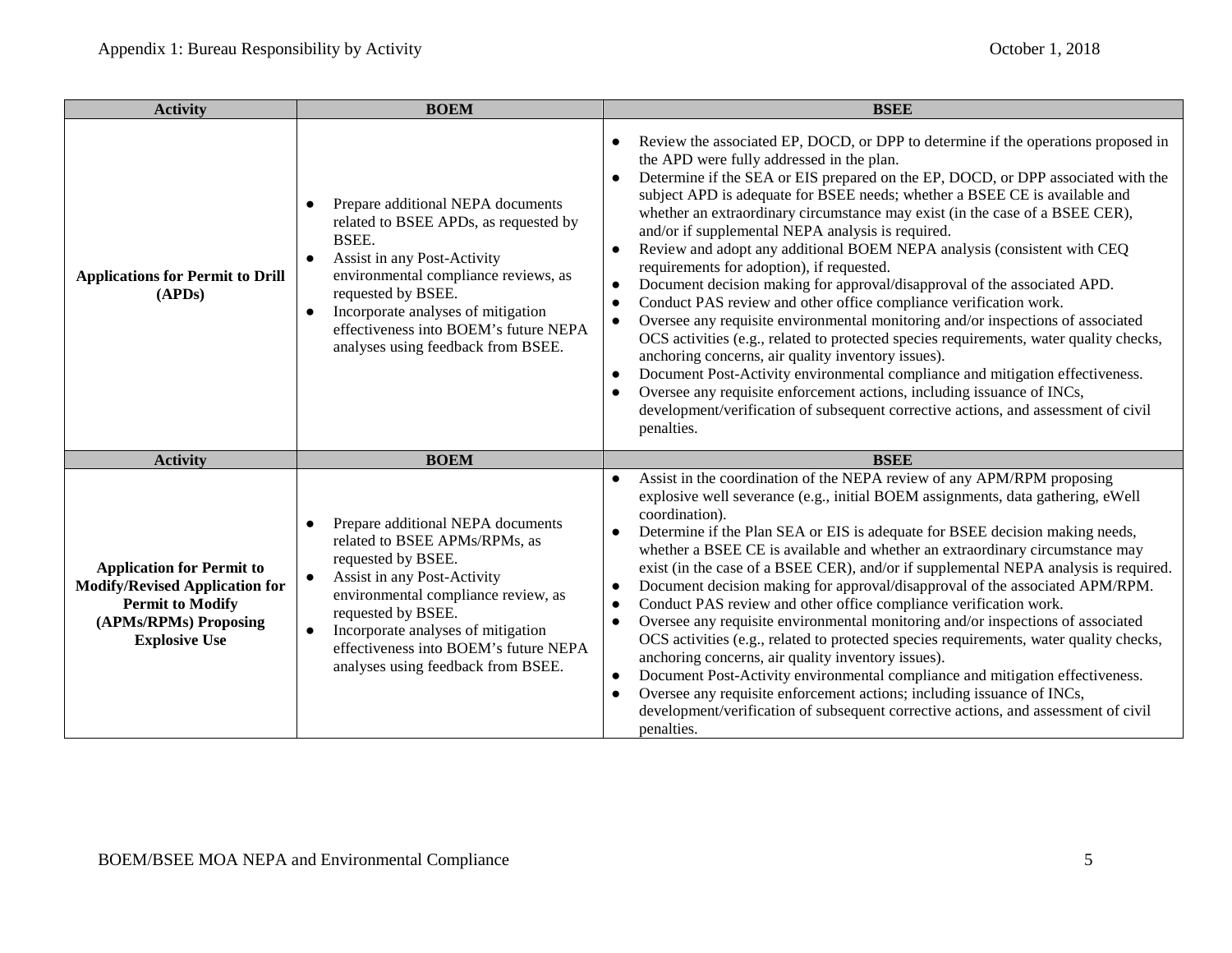| <b>Activity</b>                                                                                                                                                       | <b>BOEM</b>                                                                                                                                                                                                                                                                                                                                                       | <b>BSEE</b>                                                                                                                                                                                                                                                                                                                                                                                                                                                                                                                                                                                                                                                                                                                                                                                                                                                                                                                                                                                                                                                                                                                                                                                                                          |  |
|-----------------------------------------------------------------------------------------------------------------------------------------------------------------------|-------------------------------------------------------------------------------------------------------------------------------------------------------------------------------------------------------------------------------------------------------------------------------------------------------------------------------------------------------------------|--------------------------------------------------------------------------------------------------------------------------------------------------------------------------------------------------------------------------------------------------------------------------------------------------------------------------------------------------------------------------------------------------------------------------------------------------------------------------------------------------------------------------------------------------------------------------------------------------------------------------------------------------------------------------------------------------------------------------------------------------------------------------------------------------------------------------------------------------------------------------------------------------------------------------------------------------------------------------------------------------------------------------------------------------------------------------------------------------------------------------------------------------------------------------------------------------------------------------------------|--|
| <b>Pipeline Permit Applications</b><br>(Right-of-Way (ROW) & Lease<br><b>Term (LT) Pipeline Permits for</b><br><b>Installation, Modification,</b><br>Decommissioning) | Prepare additional NEPA documents<br>$\bullet$<br>related to BSEE ROW or LT pipeline<br>permits, as requested by BSEE.<br>Assist in any Post-Activity<br>$\bullet$<br>environmental compliance review, as<br>requested by BSEE.<br>Incorporate analyses of mitigation<br>$\bullet$<br>effectiveness into BOEM's future NEPA<br>analyses using feedback from BSEE. | Assist in the coordination of the NEPA review of all Permit Applications for the<br>installation or modification of ROW or LT Pipelines (e.g., TIMS assignments [via<br>coordination reviews], data gathering).<br>Determine if an existing NEPA analysis is adequate for BSEE needs (e.g., SEA or<br>$\bullet$<br>EIS), or whether a BSEE CE is applicable. BSEE adopts as appropriate a BOEM<br>NEPA document for this purpose or ensures the BSEE CER is prepared.<br>Document decision making for approval/disapproval of the associated ROW or LT<br>$\bullet$<br>pipeline permits.<br>Conduct PAS review and other office compliance verification work.<br>$\bullet$<br>Oversee any requisite environmental monitoring and/or inspections of associated<br>OCS activities (e.g., related to protected species requirements, water quality checks,<br>anchoring concerns, air quality inventory issues).<br>Document Post-Activity environmental compliance and mitigation effectiveness.<br>Oversee any requisite enforcement actions, including issuance of INCs,<br>development/verification of subsequent corrective actions, and assessment of civil<br>penalties.                                                         |  |
| <b>Activity</b>                                                                                                                                                       | <b>BOEM</b>                                                                                                                                                                                                                                                                                                                                                       | <b>BSEE</b>                                                                                                                                                                                                                                                                                                                                                                                                                                                                                                                                                                                                                                                                                                                                                                                                                                                                                                                                                                                                                                                                                                                                                                                                                          |  |
| <b>Structure-</b><br><b>Installation/Modification/Repair</b><br><b>Permit Applications</b>                                                                            | Prepare additional NEPA documents<br>$\bullet$<br>related to BSEE structure permits, as<br>requested by BSEE.<br>Assist in any Post-Activity<br>$\bullet$<br>environmental compliance review, as<br>requested by BSEE.<br>Incorporate analyses of mitigation<br>$\bullet$<br>effectiveness into BOEM's future NEPA<br>analyses using feedback from BSEE.          | Review the associated EP, DOCD, or DPP to determine if the operations proposed in<br>$\bullet$<br>the permit application were fully addressed in the plan.<br>Determine if the SEA or EIS prepared on the EP, DOCD, or DPP associated with the<br>subject Structure Installation or Modification Permit Application was adequate for<br>BSEE needs, whether a BSEE CE is applicable and whether an extraordinary<br>circumstance may exist (in the case of a BSEE CER), and/or if supplemental NEPA<br>analysis is required.<br>Prepare the appropriate BSEE decision document for the associated permit.<br>$\bullet$<br>Conduct PAS review and other office compliance verification work.<br>$\bullet$<br>Oversee any requisite environmental monitoring and/or inspections of associated<br>$\bullet$<br>OCS activities (e.g., related to protected species requirements, water quality checks,<br>anchoring concerns, air quality inventory issues).<br>Document Post-Activity environmental compliance and mitigation effectiveness.<br>Oversee any requisite enforcement actions, including issuance of INCs,<br>$\bullet$<br>development/verification of subsequent corrective actions, and assessment of civil<br>penalties. |  |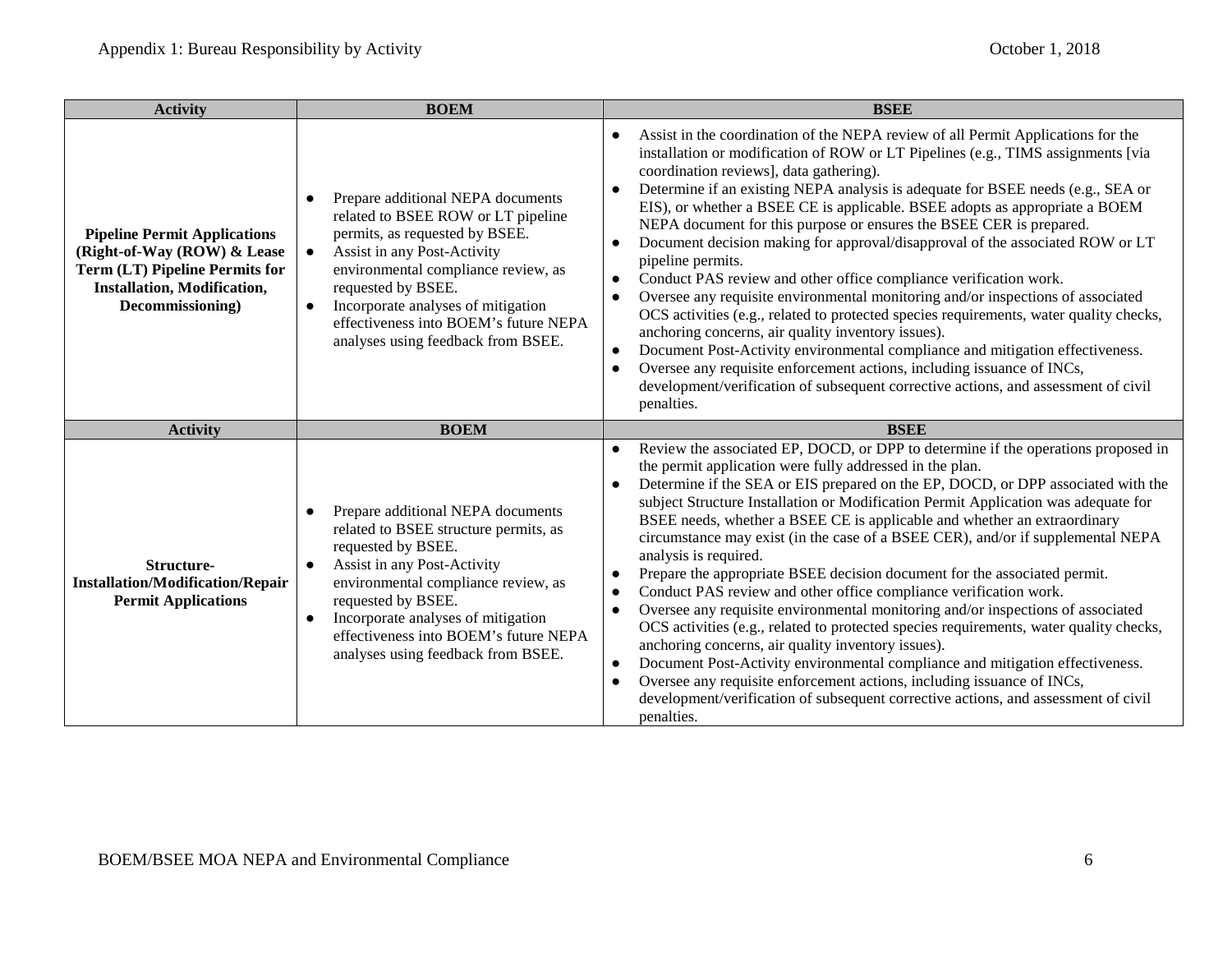| <b>Activity</b>                                                              | <b>BOEM</b>                                                                                                                                                                                                                                                                                                                                                                                                                                                                                                       | <b>BSEE</b>                                                                                                                                                                                                                                                                                                                                                                                                                                                                                                                                                                                                                                                                                                                                                                                                                                                                                                                                                                                                                    |
|------------------------------------------------------------------------------|-------------------------------------------------------------------------------------------------------------------------------------------------------------------------------------------------------------------------------------------------------------------------------------------------------------------------------------------------------------------------------------------------------------------------------------------------------------------------------------------------------------------|--------------------------------------------------------------------------------------------------------------------------------------------------------------------------------------------------------------------------------------------------------------------------------------------------------------------------------------------------------------------------------------------------------------------------------------------------------------------------------------------------------------------------------------------------------------------------------------------------------------------------------------------------------------------------------------------------------------------------------------------------------------------------------------------------------------------------------------------------------------------------------------------------------------------------------------------------------------------------------------------------------------------------------|
| <b>Structure-Removal Permit</b><br><b>Applications</b>                       | Conduct the site-specific environmental<br>$\bullet$<br>impact analyses and prepare the<br>appropriate NEPA document (i.e., SEA<br>or EIS) for the respective Structure-<br>Removal Permit Application.<br>Assist in any Post-Activity<br>$\bullet$<br>environmental compliance review, if<br>requested by BSEE.<br>Incorporate analyses of mitigation<br>$\bullet$<br>effectiveness into BOEM's future NEPA<br>analyses using feedback from BSEE.                                                                | Assist in the coordination of the NEPA review of all Structure-Removal Permit<br>Applications (e.g., TIMS assignments [via coordination reviews], data gathering).<br>Determine if the SEA or EIS is adequate for BSEE decision making needs.<br>$\bullet$<br>Prepare the associated FONSI for a SEA, if appropriate, or ROD for an EIS necessary<br>$\bullet$<br>to approve the associated permit.<br>Conduct PAS review and other office compliance verification work.<br>$\bullet$<br>Oversee any requisite environmental monitoring and/or inspections of associated<br>$\bullet$<br>OCS activities (e.g., related to protected species requirements, water quality checks,<br>anchoring concerns, air quality inventory issues).<br>Document Post-Activity environmental compliance and mitigation effectiveness.<br>$\bullet$<br>Oversee any requisite enforcement actions, including issuance of INCs,<br>$\bullet$<br>development/verification of subsequent corrective actions, and assessment of civil<br>penalties. |
| <b>Activity</b>                                                              | <b>BOEM</b>                                                                                                                                                                                                                                                                                                                                                                                                                                                                                                       | <b>BSEE</b>                                                                                                                                                                                                                                                                                                                                                                                                                                                                                                                                                                                                                                                                                                                                                                                                                                                                                                                                                                                                                    |
| <b>Marine Minerals</b>                                                       | Prepare NEPA analyses (e.g. EA or EIS)<br>$\bullet$<br>associated with the issuance of leases and<br>negotiated agreements for use of mineral<br>resources of the OCS.<br>Manage OCS mineral resources including<br>$\bullet$<br>but not limited to environmental studies,<br>project development, conflict of use<br>resolution, and inventory of mineral<br>resources.                                                                                                                                          | Coordinate with BOEM on new and proposed sand borrow area locations and<br>$\bullet$<br>locations of significant sand resources.<br>Coordinate with BOEM on commercial development of mineral resources on OCS.<br>$\bullet$<br>When appropriate, BSEE will participate in project specific teams and work with<br>$\bullet$<br>BOEM to determine setback distances, resolve potential multi-use conflicts, and<br>avoid placement of oil and gas pipelines and appurtenant structures within significant<br>sand resources.<br>Oversee any environmental monitoring (e.g., related to protected species<br>$\bullet$<br>requirements, anchoring concerns) and/or document Post-Activity environmental<br>compliance and mitigation effectiveness.                                                                                                                                                                                                                                                                             |
| <b>Activity</b>                                                              | <b>BOEM</b>                                                                                                                                                                                                                                                                                                                                                                                                                                                                                                       | <b>BSEE</b>                                                                                                                                                                                                                                                                                                                                                                                                                                                                                                                                                                                                                                                                                                                                                                                                                                                                                                                                                                                                                    |
| <b>Procurement of Environmental</b><br><b>Studies Program (ESP) Projects</b> | Prepare the ESP's annual Studies<br>$\bullet$<br>Development Plan (SDP).<br>Plan and conduct meetings of the<br>$\bullet$<br>Committee on Offshore Science and<br>Assessment.<br>Lead the design and conduct of<br>$\bullet$<br>environmental studies.<br>Solicit and incorporate input from<br>$\bullet$<br>partners into study design and on interim<br>study products.<br>Disseminate products, results, and<br>$\bullet$<br>information from completed studies to<br>those using them in their work products. | Provide input to the ESP's annual SDP.<br>Attend and participate in meetings of the Committee on Offshore Science and<br>$\bullet$<br>Assessment.<br>Participate in the development and conduct of studies as appropriate.<br>$\bullet$<br>Receive results of studies and use in work products as appropriate.<br>$\bullet$                                                                                                                                                                                                                                                                                                                                                                                                                                                                                                                                                                                                                                                                                                    |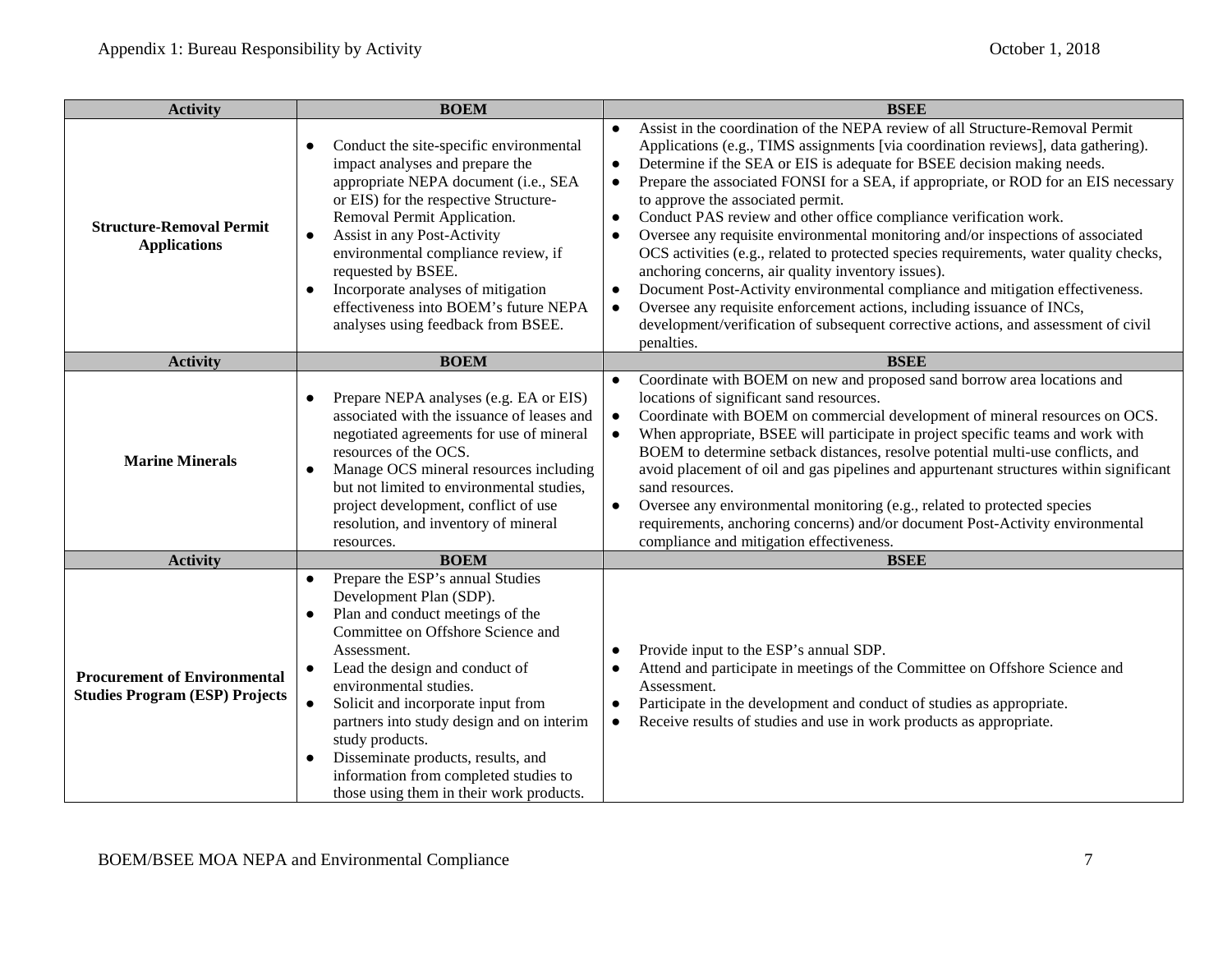| <b>Authorities</b>                                                                                                                                                            | Requirement                                                                                                                                                                                                                                                                                                                                                                                                                                                                                                                                                                                                                                                                                                                                                                                                                                                                                                                                                                                                                                                                                                                                                                                                                | <b>BOEM</b>                                                                                                                                                                                                                                                                                                                                                                                                                                                                                                                                                                                                                                                                                                                                                                                                                                                                                                                                                                                                                                                                                                                                                                                                                                                                                                                                                                                                                                                                                                                                                | <b>BSEE</b>                                                                                                                                                                                                                                                                                                                                                                                                                                                                                                                                                                                                                                                                                                                                                                                                                                                                                                                                                                                                                                                                      |
|-------------------------------------------------------------------------------------------------------------------------------------------------------------------------------|----------------------------------------------------------------------------------------------------------------------------------------------------------------------------------------------------------------------------------------------------------------------------------------------------------------------------------------------------------------------------------------------------------------------------------------------------------------------------------------------------------------------------------------------------------------------------------------------------------------------------------------------------------------------------------------------------------------------------------------------------------------------------------------------------------------------------------------------------------------------------------------------------------------------------------------------------------------------------------------------------------------------------------------------------------------------------------------------------------------------------------------------------------------------------------------------------------------------------|------------------------------------------------------------------------------------------------------------------------------------------------------------------------------------------------------------------------------------------------------------------------------------------------------------------------------------------------------------------------------------------------------------------------------------------------------------------------------------------------------------------------------------------------------------------------------------------------------------------------------------------------------------------------------------------------------------------------------------------------------------------------------------------------------------------------------------------------------------------------------------------------------------------------------------------------------------------------------------------------------------------------------------------------------------------------------------------------------------------------------------------------------------------------------------------------------------------------------------------------------------------------------------------------------------------------------------------------------------------------------------------------------------------------------------------------------------------------------------------------------------------------------------------------------------|----------------------------------------------------------------------------------------------------------------------------------------------------------------------------------------------------------------------------------------------------------------------------------------------------------------------------------------------------------------------------------------------------------------------------------------------------------------------------------------------------------------------------------------------------------------------------------------------------------------------------------------------------------------------------------------------------------------------------------------------------------------------------------------------------------------------------------------------------------------------------------------------------------------------------------------------------------------------------------------------------------------------------------------------------------------------------------|
| Clean Air Act (CAA)<br>43 U.S.C. 1334(a)(8) (OCSLA<br>mandate regarding air issues on the<br>OCS); see also 42 U.S.C. 7401 et<br>seq.<br>30 CFR 550.302-304<br>40 CFR Part 55 | <b>General Compliance Requirements</b><br>The CAA seeks to protect and<br>enhance the quality of the Nation's<br>air resources so as to promote the<br>public health and welfare and the<br>productive capacity of its population.<br>It sets national ambient air quality<br>standards (NAAQS) for certain<br>pollutants.<br>OCSLA requires BOEM to ensure<br>ambient air quality standards are not<br>exceeded within any state for<br>authorized projects. 43 U.S.C. 1334.<br>BOEM has air jurisdiction in the Gulf<br>of Mexico OCS (west of 87.5°W<br>longitude), in the Beaufort Sea,<br>Chukchi Sea, and part of the Hope<br>Basin. BOEM ensures the ambient air<br>quality standards are not exceeded in<br>these Planning Areas. Analysis and<br>determination happens at plan review<br>level.<br>The U.S. Environmental Protection<br>Agency (USEPA) has air jurisdiction<br>in the Gulf of Mexico (east of 87.5°<br>W longitude) and in all other<br>planning areas not listed above.<br>BOEM will still analyze impacts of<br>the emissions that result from plan<br>approval on ambient air quality in its<br>NEPA analyses but the<br>operator/lessee will also need to<br>receive a permit from the USEPA. | Conduct air quality analyses for NEPA<br>$\bullet$<br>reviews of proposed actions with potential<br>impacts to air quality, including five-year<br>programs and lease sales.<br>Conduct air quality emissions inventories.<br>$\bullet$<br>Review all submitted plans and pipeline<br>applications (which are submitted to<br>BSEE and then sent to BOEM for review)<br>to ensure that emissions do not cause state<br>proposed ambient air quality to exceed<br>the NAAQS.<br>Serve as lead agency, with BSEE input,<br>$\bullet$<br>on general conformity determinations<br>(CD), when required. CDs must be done<br>for any BOEM action near an EPA-<br>designated nonattainment area that would<br>result in emissions above a given<br>threshold. The CD is prepared by the<br>action agency and provided to EPA,<br>state(s) and Federal Land Managers<br>(FLM) to demonstrate that the project<br>would conform to the EPA-approved<br>State Implementation Plan. (CDs are<br>generally not required for most OCS<br>actions, as most actions are in areas under<br>BOEM jurisdiction for purposes of air<br>quality. See 42 U.S.C. 7627).<br>Keep federal, state, and local agencies<br>$\bullet$<br>informed about OCS emission inventories<br>prepared by BOEM. Provide data when<br>requested.<br>Coordinate with BSEE on mitigations<br>$\bullet$<br>included as conditions of plan/permit<br>approvals.<br>Periodically meet with BSEE to review<br>$\bullet$<br>industry compliance trends and adaptively<br>adjust mitigation where needed. | Review permit applications against<br>BOEM ambient air quality review on<br>associated plans during NEPA compliance<br>review to ensure consistency with analysis<br>and additional BOEM lease or plan<br>requirements.<br>Monitor and inspect industry compliance<br>$\bullet$<br>with plan and permit requirements.<br>Enforce applicable DOI or Bureau<br>regulations and any applicable conditions<br>of approvals (COAs) on permits and<br>plans. Track trends.<br>Serve as lead agency with federal, state,<br>$\bullet$<br>and local agencies regarding current<br>knowledge of emission control<br>technologies.<br>Inform USEPA, states, and FLM<br>$\bullet$<br>regarding any equipment breakdowns,<br>which could result in adverse impacts<br>onshore (any needed air quality analyses<br>would be reviewed by BOEM).<br>Periodically meet with BOEM to provide<br>$\bullet$<br>feedback on compliance trends and<br>adaptively adjust mitigation where<br>necessary.<br>Submit any required reporting to USEPA,<br>state(s), or $FLM$ in coordination with<br>BOEM. |

# **Appendix 2: Bureau Coordination Responsibilities by Regulation**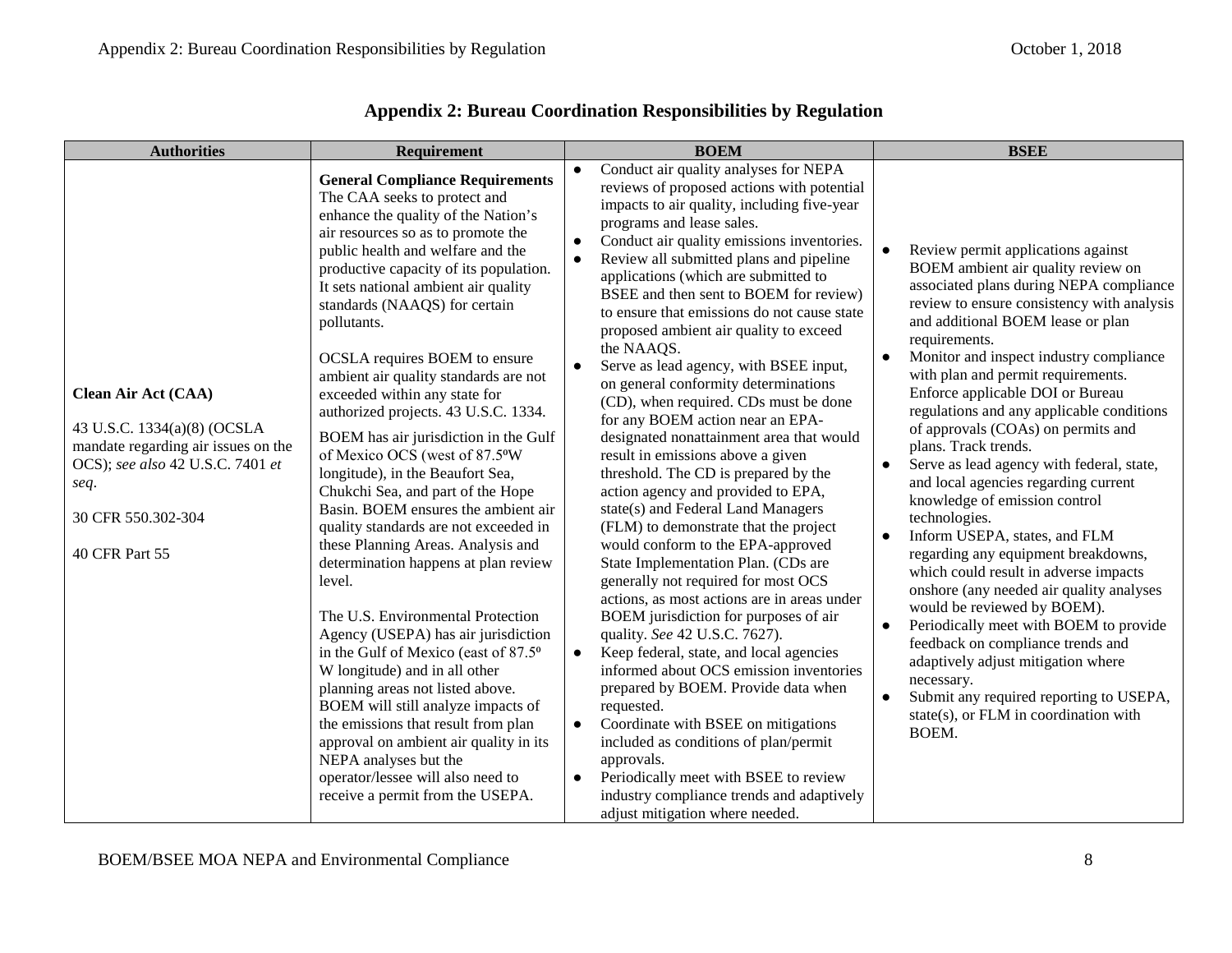| <b>Authorities</b>                                                                                                                                              | <b>Requirement</b>                                                                                                                                                                                                                                                                                                                                                                                                                                                                                                                                                                                                                                                                                                                                                                                                                                                                                       | <b>BOEM</b>                                                                                                                                                                                                                                                                                                                                                                                                                                                                                                                                                                        | <b>BSEE</b>                                                                                                                                                                                                                                                                                                                                                                                                                                                                                                                                                                                                                                                                                                            |
|-----------------------------------------------------------------------------------------------------------------------------------------------------------------|----------------------------------------------------------------------------------------------------------------------------------------------------------------------------------------------------------------------------------------------------------------------------------------------------------------------------------------------------------------------------------------------------------------------------------------------------------------------------------------------------------------------------------------------------------------------------------------------------------------------------------------------------------------------------------------------------------------------------------------------------------------------------------------------------------------------------------------------------------------------------------------------------------|------------------------------------------------------------------------------------------------------------------------------------------------------------------------------------------------------------------------------------------------------------------------------------------------------------------------------------------------------------------------------------------------------------------------------------------------------------------------------------------------------------------------------------------------------------------------------------|------------------------------------------------------------------------------------------------------------------------------------------------------------------------------------------------------------------------------------------------------------------------------------------------------------------------------------------------------------------------------------------------------------------------------------------------------------------------------------------------------------------------------------------------------------------------------------------------------------------------------------------------------------------------------------------------------------------------|
| <b>Clean Water Act</b><br>33 U.S.C. 1251 et seq.<br>P.L. 95-217<br>40 CFR Part 435<br>66 Fed. Reg. 6,850 (Jan. 22, 2001)<br>71 Fed. Reg. 35,005 (June 16, 2006) | <b>MOU with USEPA on NPDES</b><br>Compliance<br>Offshore operators must receive a<br>General or Site-Specific National<br>Pollutant Discharge Elimination<br>System (NPDES) permit and/or<br>Vessel General Permit (VGP) before<br>BOEM and BSEE can approve<br>offshore activities that propose<br>discharges to the ocean.<br>A 1984 MOU improves coordination<br>between USEPA and DOI to<br>determine the terms and conditions of<br>NPDES permits and ensure NPDES<br>permit compliance for OCS oil and<br>gas activities. Provisions include: (1)<br>identify NPDES requirements prior<br>to lease sale (BOEM); (2) develop<br>and exchange studies information<br>(BOEM); (3) coordinate NEPA<br>responsibilities (BOEM); (4) monitor<br>and inspect OCS facilities for<br>compliance with NPDES permit<br>(BSEE); and (5) coordinate<br>compliance verification and sampling<br>with EPA (BSEE). | In coordination with BSEE, assist USEPA<br>with development of its NPDES General<br>Permits (e.g., when USEPA requests<br>technical guidance on industry technology<br>or practices).<br>Identify information requirements for<br>$\bullet$<br>determining the terms and conditions of<br>NPDES permits, when requested.<br>Review all submitted plans to ensure that<br>$\bullet$<br>offshore operators receive NPDES<br>permits (as needed).<br>Provide input to BSEE on environmental<br>$\bullet$<br>inspections, compliance efforts, and<br><b>OCSLA</b> enforcement actions. | In coordination with BOEM, assist<br>USEPA in the development of its NPDES<br>General Permits (e.g., when USEPA<br>requests technical guidance on industry<br>technology or practices).<br>Review all permitting to ensure<br>compliance with NPDES terms and<br>conditions and BOEM mitigations.<br>Monitor and review industry compliance<br>$\bullet$<br>with NPDES General Permits (up to 50<br>inspections annually in GOMR), VGPs,<br>and BOEM required mitigations.<br>Report NPDES violations to USEPA and<br>$\bullet$<br>enforce applicable DOI or Bureau<br>regulations and COAs of plans or permits.<br>Track trends.<br>Submit any required reporting to USEPA<br>$\bullet$<br>in coordination with BOEM. |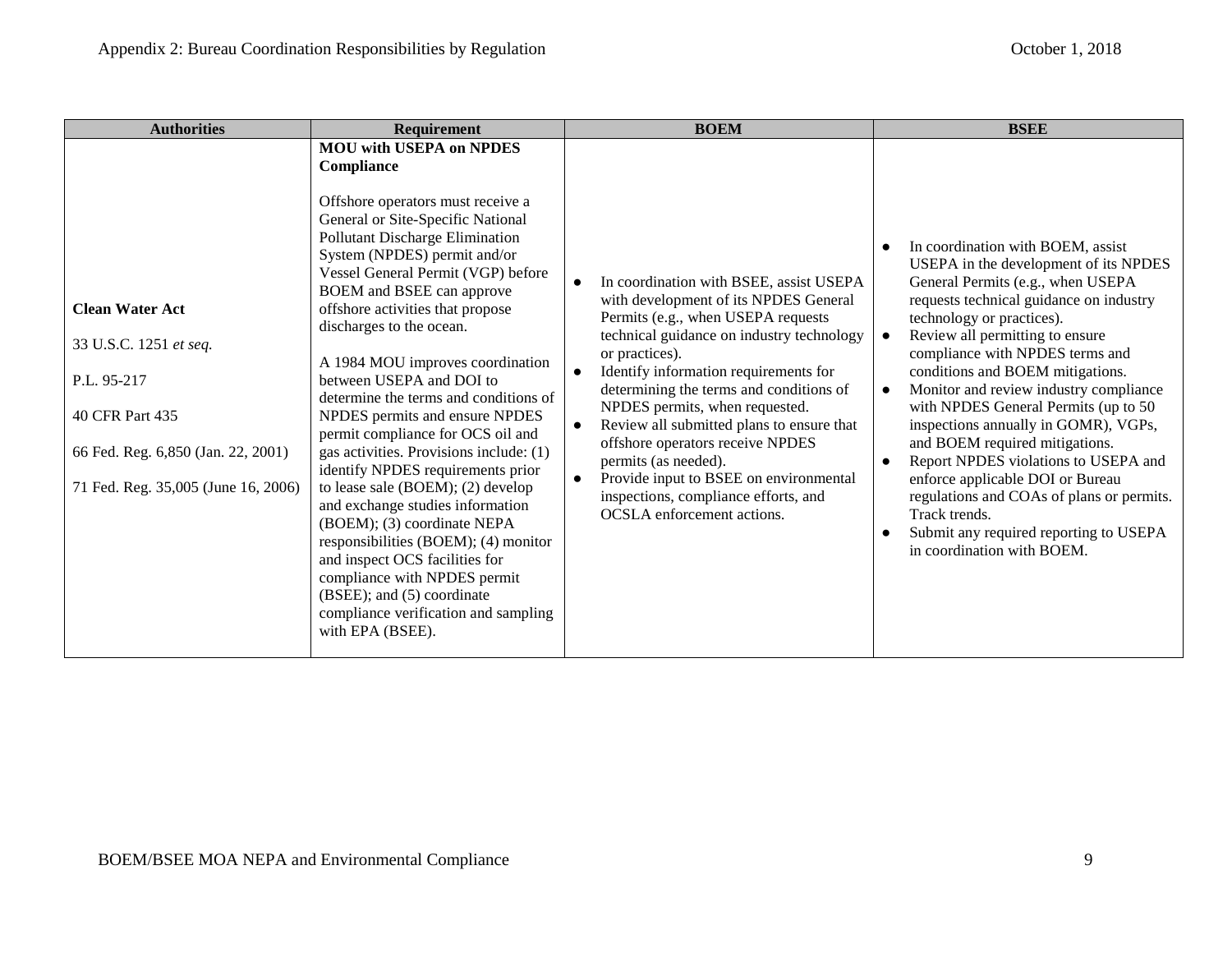| <b>Authorities</b>                                                              | <b>Requirement</b>                                                                                                                                                                                                                                                                                                                                                                                                          | <b>BOEM</b>                                                                                                                                                                                                                                                                                                                                                                                                                                                                                                                                                                                                                                                                                                                                                                                                                                                                                                                                                                                                                                                                                                                                                                                                                                                                                                                                                                                                                                                | <b>BSEE</b>                                                                                                                                                                                                                                                                                                                                                                                                                                                                                                                                                                                                                                                         |
|---------------------------------------------------------------------------------|-----------------------------------------------------------------------------------------------------------------------------------------------------------------------------------------------------------------------------------------------------------------------------------------------------------------------------------------------------------------------------------------------------------------------------|------------------------------------------------------------------------------------------------------------------------------------------------------------------------------------------------------------------------------------------------------------------------------------------------------------------------------------------------------------------------------------------------------------------------------------------------------------------------------------------------------------------------------------------------------------------------------------------------------------------------------------------------------------------------------------------------------------------------------------------------------------------------------------------------------------------------------------------------------------------------------------------------------------------------------------------------------------------------------------------------------------------------------------------------------------------------------------------------------------------------------------------------------------------------------------------------------------------------------------------------------------------------------------------------------------------------------------------------------------------------------------------------------------------------------------------------------------|---------------------------------------------------------------------------------------------------------------------------------------------------------------------------------------------------------------------------------------------------------------------------------------------------------------------------------------------------------------------------------------------------------------------------------------------------------------------------------------------------------------------------------------------------------------------------------------------------------------------------------------------------------------------|
| <b>Coastal Zone Management Act</b><br>16 U.S.C. 1451 et seq.<br>15 CFR Part 930 | <b>Consistency Determinations</b><br>Federal actions that have reasonably<br>foreseeable coastal effects on any<br>land or water use or natural resource<br>of the coastal zone (also referred to as<br>coastal uses or resources, or coastal<br>effects) should be consistent to the<br>maximum extent practicable with the<br>enforceable policies of a coastal<br>state's federally approved Coastal<br>Management Plan. | <b>Submit Consistency Determinations</b><br>$\bullet$<br>(CDs) for federal agency activities (i.e.,<br>lease sales, Marine Minerals Program<br>projects) to the affected state(s) to<br>determine whether the federal agency<br>activity is "consistent to the maximum<br>extent practicable" with the enforceable<br>policies of the state's Coastal<br>Management Plans. Seek concurrence<br>from $state(s)$ on prepared CDs. If the<br>$state(s)$ do not respond in a timely manner<br>on the prepared CDs, the federal agency<br>can presume concurrence. Where<br>concurrence is not granted, determine<br>whether to accept state(s) alternative<br>measures or work through dispute<br>resolution processes. If unsuccessful,<br>BOEM can then document its finding of<br>consistency, notify state(s) and decide to<br>proceed or suspend the lease sale.<br>Ensure operators/lessees include CZMA-<br>$\bullet$<br>required Consistency Certifications (CCs)<br>in all applicable EPs, DOCDs, DPPs and<br>submit the plans to all affected state(s)<br>and ensure that applicants submit CCs<br>with associated permit applications (e.g.,<br>G&G survey) to all affected state(s).<br>Coordinate with BSEE on mitigations<br>$\bullet$<br>resulting from CDs and included as part<br>of the proposed action in the CDs.<br>Periodically meet with BSEE to review<br>industry compliance trends and adaptively<br>adjust mitigation where needed. | Ensure that applicants submit CCs with<br>associated permit applications (e.g.,<br>decommissioning activities, and ROW<br>pipeline applications) to all affected<br>$state(s)$ .<br>Monitor and inspect industry compliance<br>with requirements to ensure CZMA<br>compliance. Enforce applicable DOI or<br>Bureau regulations and COAs of permits<br>or plans. Track trends.<br>Periodically meet with BOEM to provide<br>$\bullet$<br>feedback on compliance trends and<br>adaptively adjust mitigation where<br>necessary.<br>Ensure operators/lessees have received<br>concurrence from coastal state(s) prior to<br>approving BSEE decommissioning<br>permits. |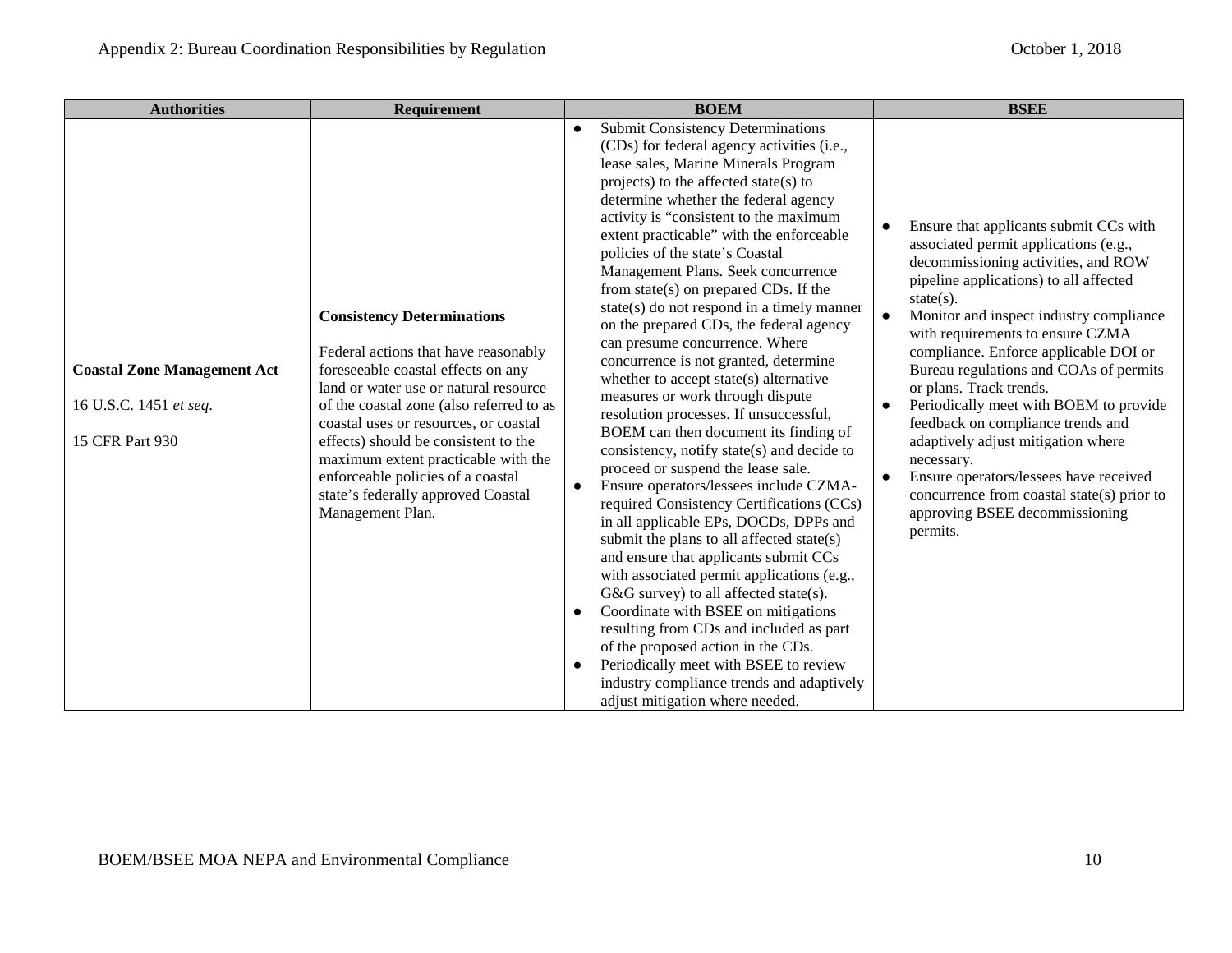| <b>Authorities</b>                                                                                                                                | <b>Requirement</b>                                                                                                                                                                                                                                                                                                                                                                                                                                                                                                                                                                                                                                                                                                                                                    | <b>BOEM</b>                                                                                                                                                                                                                                                                                                                                                                                                                                                                                                                                                                                                                                                                                                                                                                                                                                                                                                                                                                                                                                                                                                                                                                                                                                                                  | <b>BSEE</b>                                                                                                                                                                                                                                                                                                                                                                                                                                                                                                                                                                                                                                                                                                                                                                                                                                                                                                                                                                                                                                                                                                                                                                                                |
|---------------------------------------------------------------------------------------------------------------------------------------------------|-----------------------------------------------------------------------------------------------------------------------------------------------------------------------------------------------------------------------------------------------------------------------------------------------------------------------------------------------------------------------------------------------------------------------------------------------------------------------------------------------------------------------------------------------------------------------------------------------------------------------------------------------------------------------------------------------------------------------------------------------------------------------|------------------------------------------------------------------------------------------------------------------------------------------------------------------------------------------------------------------------------------------------------------------------------------------------------------------------------------------------------------------------------------------------------------------------------------------------------------------------------------------------------------------------------------------------------------------------------------------------------------------------------------------------------------------------------------------------------------------------------------------------------------------------------------------------------------------------------------------------------------------------------------------------------------------------------------------------------------------------------------------------------------------------------------------------------------------------------------------------------------------------------------------------------------------------------------------------------------------------------------------------------------------------------|------------------------------------------------------------------------------------------------------------------------------------------------------------------------------------------------------------------------------------------------------------------------------------------------------------------------------------------------------------------------------------------------------------------------------------------------------------------------------------------------------------------------------------------------------------------------------------------------------------------------------------------------------------------------------------------------------------------------------------------------------------------------------------------------------------------------------------------------------------------------------------------------------------------------------------------------------------------------------------------------------------------------------------------------------------------------------------------------------------------------------------------------------------------------------------------------------------|
| <b>Endangered Species Act</b><br>16 U.S.C. 1531 et seq.<br>50 CFR Part 402<br>http://www.fws.gov/endangered/esa-<br>library/pdf/consultations.pdf | <b>Section 7 Consultations</b><br>Section 7(a) requires all federal<br>agencies to ensure that any action<br>they authorize " is not likely to<br>jeopardizeany<br>endangered/threatened speciesor<br>adversely modify designated critical<br>habitat." Assurance is provided<br>through a consultation process with<br>U.S. Fish and Wildlife Service<br>(FWS)/National Marine Fisheries<br>Service (NMFS) (depending on the<br>species).<br>Federal action is defined as any<br>action to authorize, fund, or<br>otherwise carry out. Applies to both<br>BOEM (lease sales, plan and G&G<br>permit approvals) and BSEE<br>(structure removal and pipeline<br>permits). Further, ESA requires<br>interdependent and interrelated<br>actions to be analyzed together. | Serve as lead agency on BOEM/BSEE<br>$\bullet$<br>joint consultations covering OCSLA<br>leasing, G&G surveys, and most OCS<br>activities covered under BOEM and<br>BSEE plans (e.g., drilling, platform<br>installation, lease development) and<br>permits.<br>Prepare, with BSEE as appropriate,<br>$\bullet$<br>biological assessments and other<br>consultation documents for structure<br>removal consultations in the GOM.<br>(These include activities that fall under<br>sole purview of BSEE (e.g.,<br>decommissioning)).<br>Ensure submitted plans and G&G permit<br>$\bullet$<br>applications (under BOEM) and well<br>abandonment, pipeline, and structure-<br>removal permit applications (under<br>BSEE) provide information on how<br>operator will conduct activities in a<br>manner consistent with Reasonable and<br>Prudent Measures and Terms and<br>Conditions adopted by BOEM following<br>ESA consultation.<br>Coordinate with BSEE on mitigations<br>$\bullet$<br>included as part of the consultation (e.g.,<br>for inclusion in BSEE issued permits).<br>Periodically meet with BSEE to review<br>$\bullet$<br>industry compliance trends and adaptively<br>adjust mitigation where needed.<br>Reinitiate consultations when required.<br>$\bullet$ | Serve as lead agency on BOEM/BSEE<br>$\bullet$<br>joint consultations covering<br>decommissioning activities (all permitted<br>by BSEE).<br>Review all materials prepared by BOEM<br>for consultations to ensure all BSEE<br>considerations are covered.<br>Review and ensure permits: (1) are<br>$\bullet$<br>consistent with the consultation; and (2)<br>comply with the Reasonable and Prudent<br>Measures and Terms and Conditions of<br>any issued ESA Incidental Take<br>Statement (ITS) and other BOEM lease or<br>plan requirements.<br>Monitor and inspect industry compliance<br>with applicable lease stipulations and<br>COAs of plans or permits to ensure ESA<br>compliance. Enforce such lease<br>stipulations or COAs. Track trends for<br>future ESA analyses.<br>Periodically meet with BOEM to provide<br>feedback on compliance trends and<br>adaptively adjust mitigation where<br>necessary.<br>Prepare and submit (on behalf of BOEM<br>and BSEE) ESA compliance reports<br>(generally annual reports reflecting<br>incidental take that occurred in ending<br>year).<br>$\bullet$<br>Immediately report any violations of<br>mitigations or ITS to FWS/NMFS with<br>copy to BOEM. |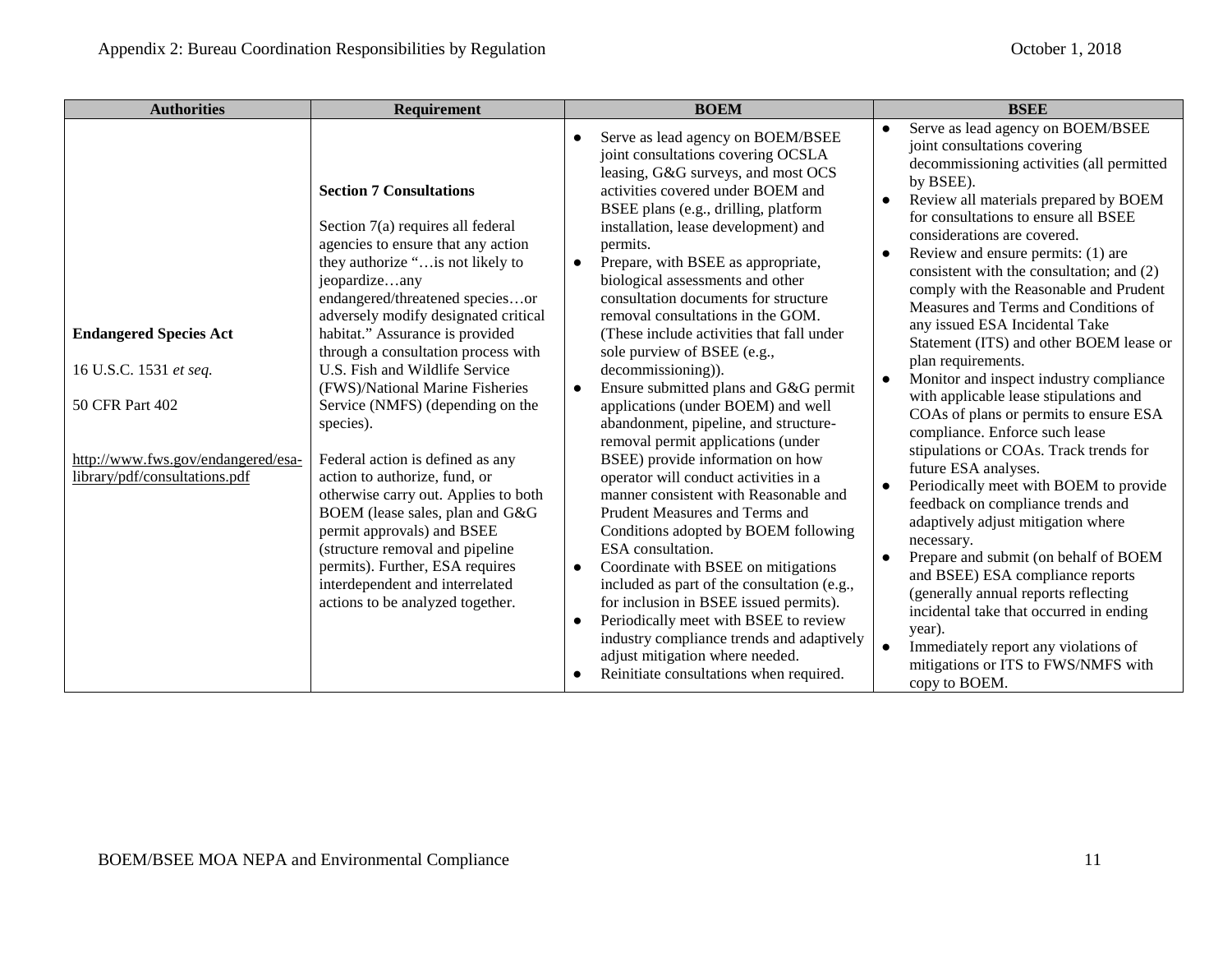| <b>Authorities</b>                                                                                                                        | <b>Requirement</b>                                                                                                                                                                                                                                                                                                                                                                                                                                                                                                                                                                                                                                                                                                                                                                                                                                          | <b>BOEM</b>                                                                                                                                                                                                                                                                                                                                                                                                                                                                                                                                                                                                                                                                                                                                                                                                                                                                          | <b>BSEE</b>                                                                                                                                                                                                                                                                                                                                                                                                                                                                                                                                                                                                                               |
|-------------------------------------------------------------------------------------------------------------------------------------------|-------------------------------------------------------------------------------------------------------------------------------------------------------------------------------------------------------------------------------------------------------------------------------------------------------------------------------------------------------------------------------------------------------------------------------------------------------------------------------------------------------------------------------------------------------------------------------------------------------------------------------------------------------------------------------------------------------------------------------------------------------------------------------------------------------------------------------------------------------------|--------------------------------------------------------------------------------------------------------------------------------------------------------------------------------------------------------------------------------------------------------------------------------------------------------------------------------------------------------------------------------------------------------------------------------------------------------------------------------------------------------------------------------------------------------------------------------------------------------------------------------------------------------------------------------------------------------------------------------------------------------------------------------------------------------------------------------------------------------------------------------------|-------------------------------------------------------------------------------------------------------------------------------------------------------------------------------------------------------------------------------------------------------------------------------------------------------------------------------------------------------------------------------------------------------------------------------------------------------------------------------------------------------------------------------------------------------------------------------------------------------------------------------------------|
| <b>Magnuson-Stevens Fishery</b><br><b>Conservation and Management</b><br><b>Act (MSFCMA)</b><br>16 U.S.C. 1801 et seq.<br>50 CFR Part 600 | <b>Essential Fish Habitat (EFH)</b><br><b>Consultation</b><br>Federal agencies must consult with<br>NMFS with respect to any action<br>authorized, funded, or undertaken, or<br>proposed to be authorized, funded, or<br>undertaken, that may adversely affect<br>any essential fish habitat identified<br>under the MSFCMA.<br>EFH consultations are usually<br>developed in coordination with<br>NEPA analyses conducted for the<br>same time period and proposed<br>activities. For oil and gas activities in<br>the GOM, a programmatic<br>consultation is developed based on a<br>5-year period at the multi-sale level.<br>This is expected to cover planning<br>through permitting. Other<br>consultations may be required or the<br>consultation may be reinitiated if<br>proposed activities are beyond the<br>scope of the existing consultation. | Serve as lead agency on BOEM/BSEE<br>joint consultations and main point of<br>contact for NMFS throughout<br>consultation periods.<br>Prepare programmatic EFH assessments<br>$\bullet$<br>(generally included within NEPA<br>documents at the multi-sale or individual<br>lease sale level (that are inclusive of all<br>resulting BOEM and BSEE activities))<br>and other project or site specific EFH<br>assessments if required.<br>Ensure submitted plans and G&G permit<br>$\bullet$<br>applications and BSEE permit<br>applications provide information that will<br>allow BOEM to ensure those activities are<br>consistent with EFH conservation<br>recommendations and BOEM<br>requirements.<br>Coordinate with BSEE on mitigations.<br>$\bullet$<br>Periodically meet with BSEE to review<br>industry compliance trends and adaptively<br>adjust mitigation where needed. | Review consultation materials prepared<br>by BOEM to ensure coverage of BSEE<br>needs.<br>Ensure all post-plan activities authorized<br>by BSEE fall within the conditions and<br>outcomes of the EFH consultation.<br>Monitor and inspect industry compliance.<br>Enforce applicable lease stipulations or<br>COAs of permits or plans, track and<br>report violations, and analyze operator<br>performance for trends.<br>Generate and submit to BOEM an annual<br>report on compliance trends.<br>Report to BOEM violations that may<br>warrant reinitiation of EFH consultation<br>or adjustments to existing mitigation<br>measures. |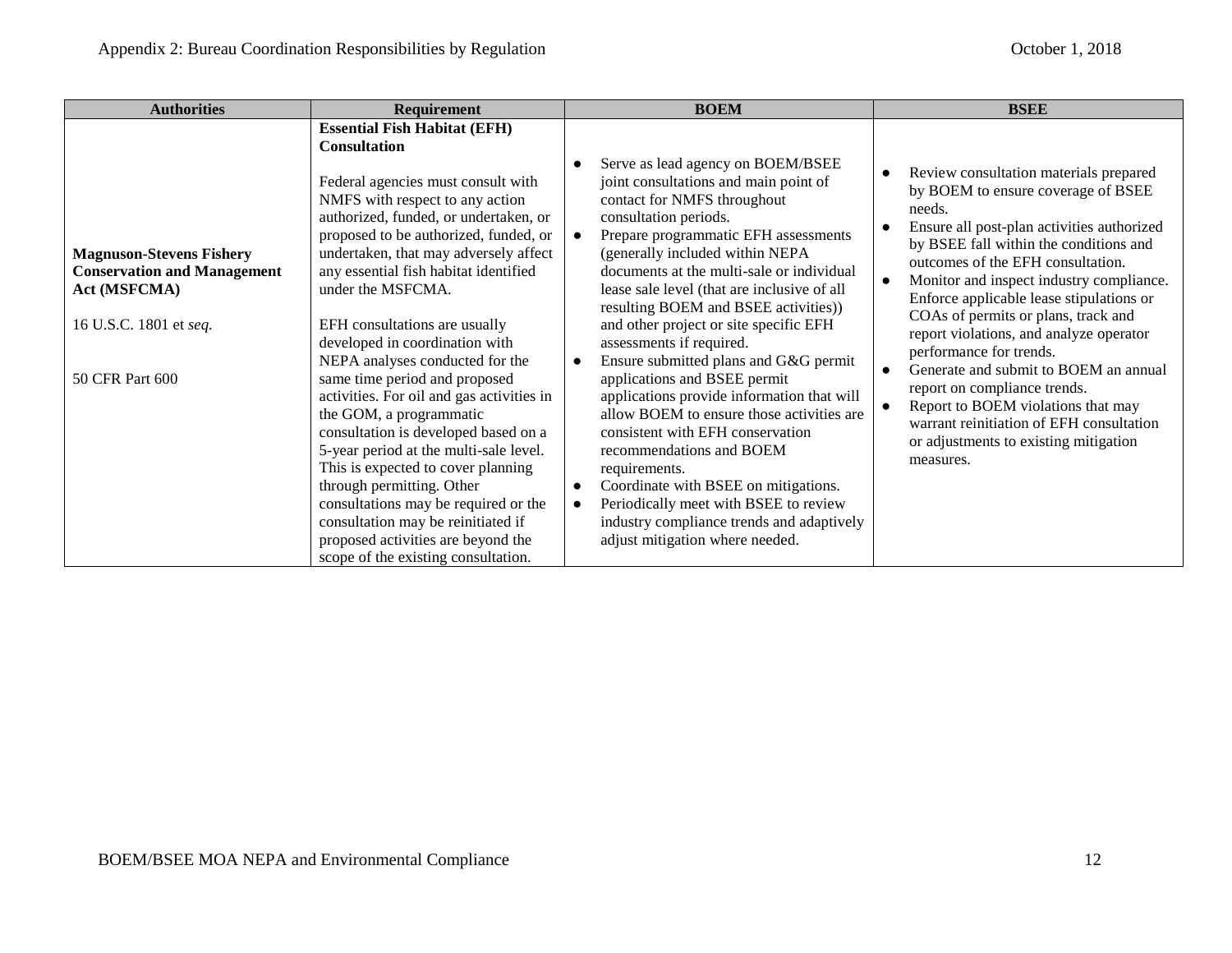| <b>Authorities</b>                                                                                                 | Requirement                                                                                                                                                                                                                                                                                                                                                                                                                                                                                                                                                                                                                                                                                                                                                      | <b>BOEM</b>                                                                                                                                                                                                                                                                                                                                | <b>BSEE</b>                                                                                                                                                                                                                                                                                                                                                                                                                                                                                                                                                                                                                                                                                                                                                                 |
|--------------------------------------------------------------------------------------------------------------------|------------------------------------------------------------------------------------------------------------------------------------------------------------------------------------------------------------------------------------------------------------------------------------------------------------------------------------------------------------------------------------------------------------------------------------------------------------------------------------------------------------------------------------------------------------------------------------------------------------------------------------------------------------------------------------------------------------------------------------------------------------------|--------------------------------------------------------------------------------------------------------------------------------------------------------------------------------------------------------------------------------------------------------------------------------------------------------------------------------------------|-----------------------------------------------------------------------------------------------------------------------------------------------------------------------------------------------------------------------------------------------------------------------------------------------------------------------------------------------------------------------------------------------------------------------------------------------------------------------------------------------------------------------------------------------------------------------------------------------------------------------------------------------------------------------------------------------------------------------------------------------------------------------------|
| <b>Marine Mammal Protection Act</b><br>(MMPA)<br>16 U.S.C. 1361 et seq.<br>50 CFR Part 216                         | <b>Incidental Take Authorization</b><br>MMPA prohibits the taking of marine<br>mammals (i.e., harass, hunt, capture,<br>kill) in all U.S. waters unless an<br>appropriate authorization is obtained<br>for an exempted activity (i.e., certain<br>commercial activities).<br>Entity conducting activity is<br>responsible for voluntarily obtaining<br>take authorization (i.e., lessee or<br>operator). In the GOM, BOEM has<br>submitted a petition for industry to be<br>able to obtain authorizations for<br>seismic surveys given the need for a<br>programmatic, cumulative analysis.<br>Similarly, in GOMR, BSEE is<br>preparing to request authorization for<br>decommissioning activities given the<br>need for a programmatic, cumulative<br>analysis. | Coordinate with NMFS as necessary to<br>$\bullet$<br>stay informed of the process including all<br>parties.<br>Explain in site-specific NEPA analyses<br>$\bullet$<br>how operators will conduct activities in a<br>manner consistent with MMPA and<br><b>BOEM</b> requirements.                                                           | Serve as lead agency on BOEM/BSEE<br>processes covering decommissioning<br>activities; prepare incidental-take<br>rulemaking petition package.<br>Review authorization requests prepared<br>$\bullet$<br>by BOEM to ensure BSEE's needs are<br>met.<br>Monitor and inspect industry compliance<br>$\bullet$<br>for ESA-listed species (see ESA<br>consultation above). Enforce applicable<br>lease stipulations and COAs of permits or<br>plans. Track trends.<br>Periodically meet with BOEM to provide<br>$\bullet$<br>feedback on compliance trends and<br>adaptively adjust mitigation where<br>necessary for ESA listed marine<br>mammals.<br>Immediately report to FWS/NMFS any<br>$\bullet$<br>known incidental take of marine<br>mammals. Copy BOEM on all reports. |
| <b>Authorities</b>                                                                                                 | <b>Requirement</b>                                                                                                                                                                                                                                                                                                                                                                                                                                                                                                                                                                                                                                                                                                                                               | <b>BOEM</b>                                                                                                                                                                                                                                                                                                                                | <b>BSEE</b>                                                                                                                                                                                                                                                                                                                                                                                                                                                                                                                                                                                                                                                                                                                                                                 |
| <b>Migratory Bird Treaty Act</b><br>(MBTA)<br>16 U.S.C. 703 et seq.<br>Executive Order 13186<br>Migratory Bird MOU | <b>MOU</b> with FWS<br>MBTA prohibits the "take" of any<br>bird covered under the Act but<br>contains no express provisions for<br>incidental take.<br>Executive Order 13186 directs all<br>federal agencies whose activities<br>could negatively impact migratory<br>birds to enter into a MOU with the<br>FWS that defines how the two<br>agencies will work together to<br>promote migratory bird conservation.<br>Current MOU signed with FWS on<br>June 4, 2009.                                                                                                                                                                                                                                                                                            | Coordinate with BSEE and FWS on<br>$\bullet$<br>mitigations (e.g., technical feasibility of<br>mitigations).<br>Periodically meet with BSEE to review<br>$\bullet$<br>industry compliance trends and adaptively<br>adjust mitigation where needed.<br>Serve as lead, with BSEE input, on the<br>$\bullet$<br>FWS MOU renewal as warranted. | Review migratory bird-related portions of<br>$\bullet$<br>NEPA analysis prepared by BOEM to<br>ensure it includes all BSEE-related<br>actions.<br>Monitor and inspect industry compliance.<br>$\bullet$<br>Enforce any applicable lease stipulations<br>and COAs of permits or plans.<br>Periodically meet with BOEM to provide<br>$\bullet$<br>feedback on compliance trends and<br>adaptively adjust mitigation where<br>necessary.<br>Prepare and submit (on behalf of BOEM<br>and BSEE) any required reports to FWS.                                                                                                                                                                                                                                                    |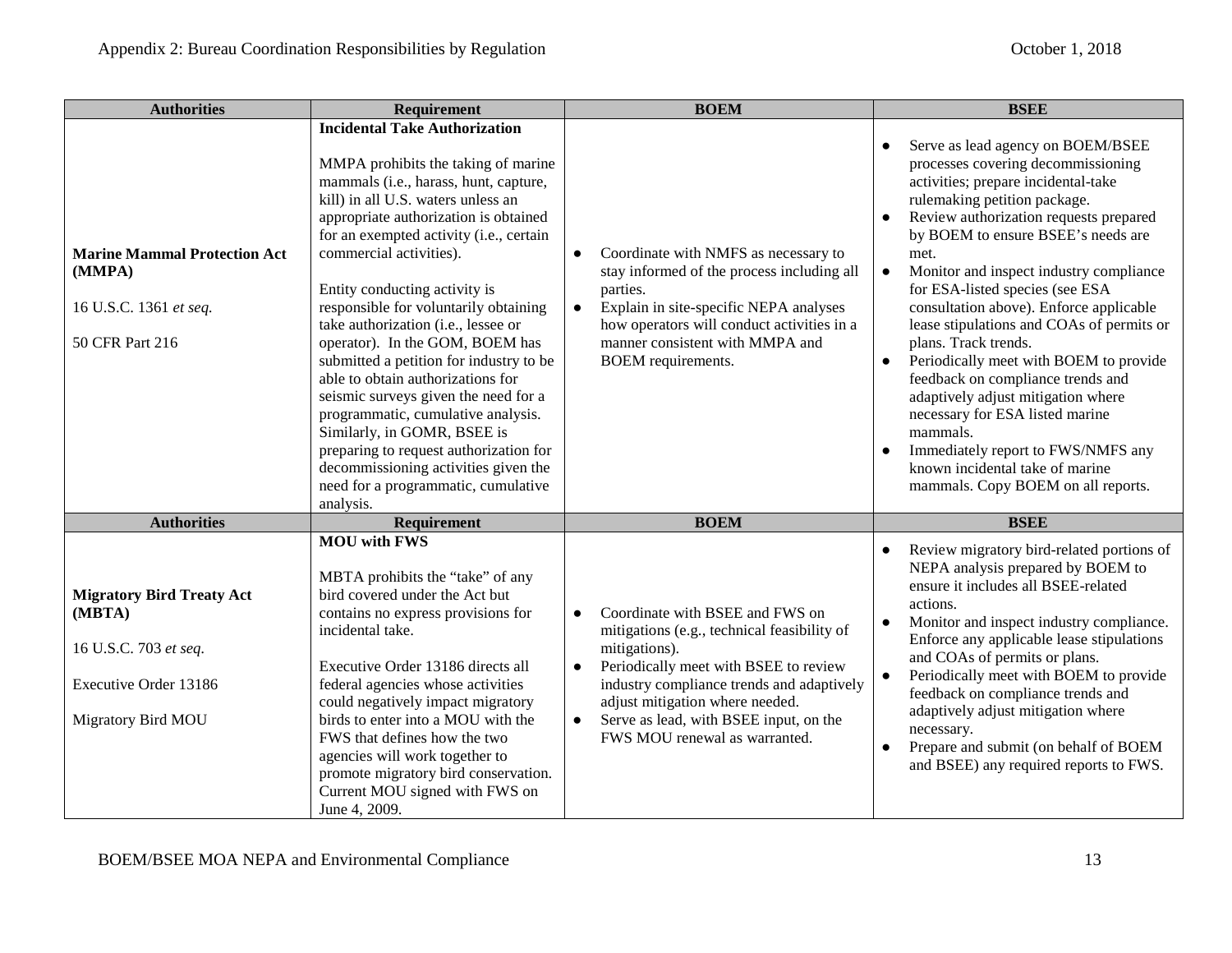| <b>Authorities</b>                                                                                                                                                                                                                                                                                                                                                                                                                                                 | <b>Requirement</b>                                                                                                                                                                                                                                                                                                                                                                                                                                                                                                                                                                                                                                                                                                                                                                                                                                                                                                                                                                                                                                                   | <b>BOEM</b>                                                                                                                                                                                                                                                                                                                                                                                                                                                                                                                                                                                                                                                                                                                                                                                                                                                                                                                                                                                                                                                                                                                                                                                                                                                                                                                                                                                                                                                                                                                                                                                                                                                                                                                                                                                             | <b>BSEE</b>                                                                                                                                                                                                                                                                                                                                                                                                                                                                                                                                                                                                                                                                                                                                                                                                                                                                                                                                                                                                                                                                                                                                                                                                                                                                                                                                                                                                                                                                                                                                            |
|--------------------------------------------------------------------------------------------------------------------------------------------------------------------------------------------------------------------------------------------------------------------------------------------------------------------------------------------------------------------------------------------------------------------------------------------------------------------|----------------------------------------------------------------------------------------------------------------------------------------------------------------------------------------------------------------------------------------------------------------------------------------------------------------------------------------------------------------------------------------------------------------------------------------------------------------------------------------------------------------------------------------------------------------------------------------------------------------------------------------------------------------------------------------------------------------------------------------------------------------------------------------------------------------------------------------------------------------------------------------------------------------------------------------------------------------------------------------------------------------------------------------------------------------------|---------------------------------------------------------------------------------------------------------------------------------------------------------------------------------------------------------------------------------------------------------------------------------------------------------------------------------------------------------------------------------------------------------------------------------------------------------------------------------------------------------------------------------------------------------------------------------------------------------------------------------------------------------------------------------------------------------------------------------------------------------------------------------------------------------------------------------------------------------------------------------------------------------------------------------------------------------------------------------------------------------------------------------------------------------------------------------------------------------------------------------------------------------------------------------------------------------------------------------------------------------------------------------------------------------------------------------------------------------------------------------------------------------------------------------------------------------------------------------------------------------------------------------------------------------------------------------------------------------------------------------------------------------------------------------------------------------------------------------------------------------------------------------------------------------|--------------------------------------------------------------------------------------------------------------------------------------------------------------------------------------------------------------------------------------------------------------------------------------------------------------------------------------------------------------------------------------------------------------------------------------------------------------------------------------------------------------------------------------------------------------------------------------------------------------------------------------------------------------------------------------------------------------------------------------------------------------------------------------------------------------------------------------------------------------------------------------------------------------------------------------------------------------------------------------------------------------------------------------------------------------------------------------------------------------------------------------------------------------------------------------------------------------------------------------------------------------------------------------------------------------------------------------------------------------------------------------------------------------------------------------------------------------------------------------------------------------------------------------------------------|
| <b>National Historic</b><br><b>Preservation Act (NHPA)</b><br>54 U.S.C. 300101 et seq.<br>36 CFR Part 800<br>Executive Order 11593<br><b>DOI 519 DM 1</b><br>DOI 519 DM 2<br>MMS Manual 620.1-H<br>NTLs 2005-G07, 2011<br>JOINT-G01, 06-P03 and 05-<br>A <sub>03</sub><br>30 CFR 550.194,<br>$550.203(b)(15)$ ,<br>$550.203(o)$ , $550.204(b)(8)(v)$<br>A), $550.204(s)$ , and<br>550.1007(a)(5); 30 CFR<br>285.74<br>OCSLA 43 U.S.C. 1340(g)<br>(for G&G permits) | <b>Section 106 of the NHPA</b><br>The NHPA sets forth the policy of the<br>United States that federal agencies use<br>reasonable good faith efforts in<br>identifying, documenting, protecting,<br>and preserving historic properties, as<br>defined at 36 CFR 800.16(1)(1).<br>Both regulation and DOI Standards<br>require agencies to take into account the<br>effects of their actions on historic<br>properties and afford the Advisory<br>Council on Historic Preservation<br>(Council) a reasonable opportunity to<br>comment on such undertakings.<br>The Section 106 review process,<br>promulgated at 36 CFR Part 800,<br>provides the framework for early<br>consultation with parties demonstrating<br>an interest in the effects of the<br>undertaking, including State Historic<br>Preservation Officers, Tribal<br>governments, and the public. The goal is<br>to first identify historic properties, then<br>determine effects (if any), and finally,<br>seek ways to avoid, minimize, or<br>mitigate any adverse effects on historic<br>properties. | <b>BOEM Federal Preservation Officer (FPO)</b><br>and Deputy Preservation Officer (DPO)<br>coordinate BOEM's activities under the<br>NHPA; ensure overall compliance with<br>Section 106 implementing regulations;<br>confirm findings of no effect or no adverse<br>effect for BOEM-approved or permitted<br>activities; ensure appropriate conduct of<br>Section 106 consultations with federally-<br>recognized tribes and other consulting parties.<br>Conduct archaeological reviews, in<br>$\bullet$<br>coordination with BSEE, for all BOEM<br>NEPA documents for lease sales, plan<br>approvals, G&G permits, and BSEE permit<br>applications (structure-removal, well<br>abandonment, and pipelines).<br>Ensure submitted plans, G&G permit<br>$\bullet$<br>applications, and BSEE permit applications<br>provide information on how operators will<br>conduct activities in a manner consistent with<br>any BOEM requirements resulting from<br>Section 106 consultation.<br>Determine whether additional surveys,<br>$\bullet$<br>reports, or other information is required<br>pursuant to BOEM regulations before<br>granting BOEM authorization.<br>Coordinate with BSEE on mitigations.<br>$\bullet$<br>Periodically meet with BSEE to review<br>industry compliance trends and adaptively<br>adjust mitigation where needed.<br>Serve as lead federal agency for BOEM-<br>$\bullet$<br>regulated activities and, for consultations<br>involving BSEE, invite BSEE to serve as<br>cooperating agency.<br>As appropriate, participate in consultations<br>$\bullet$<br>when BSEE is serving as lead federal agency.<br>Reinitiate consultation, as needed.<br>$\bullet$<br>Prepare and maintain joint Historic<br>$\bullet$<br>Preservation Handbook, relevant notices to<br>lessees, etc. | <b>BSEE Federal Preservation Officer (FPO)</b><br>coordinates BSEE's activities under the<br>NHPA; ensures overall compliance with<br>Section 106 implementing regulations;<br>confirms findings of no effect or no<br>adverse effect for BSEE-approved or<br>permitted activities; ensures appropriate<br>conduct of Section 106 consultations with<br>federally-recognized tribes and other<br>consulting parties.<br>Review all materials prepared by BOEM<br>$\bullet$<br>for consultations to ensure that BOEM has<br>addressed all BSEE concerns.<br>Ensure all post-plan permitting complies<br>$\bullet$<br>with consultation requirements and<br>BOEM-required mitigations.<br>Monitor and inspect industry compliance<br>with requirements to ensure NHPA<br>compliance. Enforce applicable DOI and<br>Bureau regulations, applicable lease<br>stipulations and any COAs of plans and<br>permits. Track trends.<br>Periodically meet with BOEM to provide<br>feedback on compliance trends and<br>adaptively adjust mitigation where<br>necessary.<br>Prepare and submit (on behalf of BOEM<br>and BSEE) any needed reports.<br>Serve as lead federal agency for BSEE-<br>regulated activities and, for consultations<br>involving BOEM, invite BOEM to serve<br>as cooperating agency.<br>As appropriate, participate in consultation<br>when BOEM is serving as lead federal<br>agency.<br>Support BOEM staff in preparation and<br>$\bullet$<br>maintenance of joint Historic Preservation<br>Handbook, relevant notices to lessees, etc. |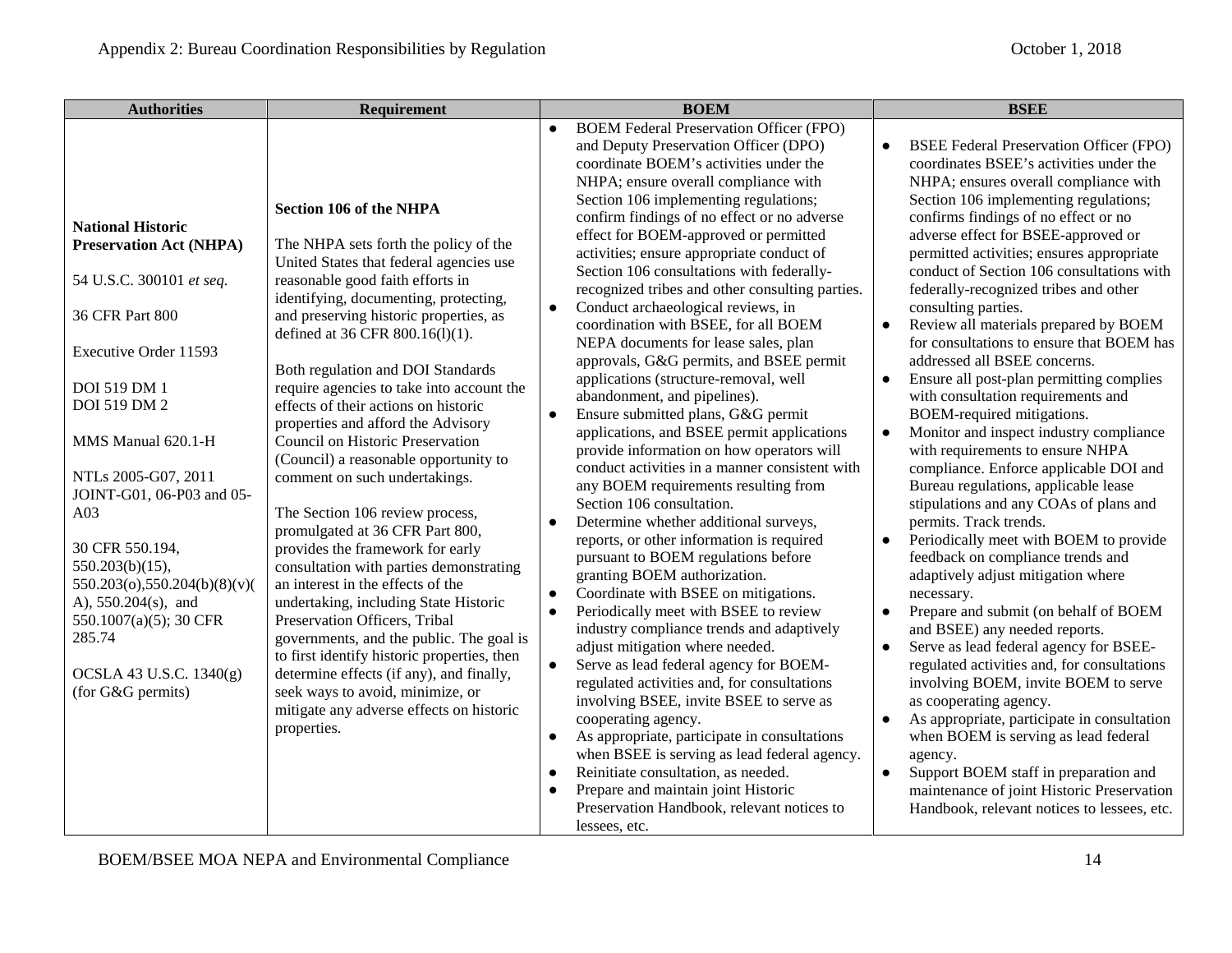|                                                                                                                                                                                                                                                                                                                                                                                                                                                                                                                                                                                                                                                                                                                                                                                                                                                                                                                                                                                                                                                                                                  | <b>BOEM</b>                                                                                                                                                                                                                                                                                                                                                                                                                                                                                                                                                                                                                                                                                                                                                        | <b>BSEE</b>                                                                                                                                                                                                                                                                                                                                                                                                                                                                                                                                                                                                                                                                                                                                                                                                    |
|--------------------------------------------------------------------------------------------------------------------------------------------------------------------------------------------------------------------------------------------------------------------------------------------------------------------------------------------------------------------------------------------------------------------------------------------------------------------------------------------------------------------------------------------------------------------------------------------------------------------------------------------------------------------------------------------------------------------------------------------------------------------------------------------------------------------------------------------------------------------------------------------------------------------------------------------------------------------------------------------------------------------------------------------------------------------------------------------------|--------------------------------------------------------------------------------------------------------------------------------------------------------------------------------------------------------------------------------------------------------------------------------------------------------------------------------------------------------------------------------------------------------------------------------------------------------------------------------------------------------------------------------------------------------------------------------------------------------------------------------------------------------------------------------------------------------------------------------------------------------------------|----------------------------------------------------------------------------------------------------------------------------------------------------------------------------------------------------------------------------------------------------------------------------------------------------------------------------------------------------------------------------------------------------------------------------------------------------------------------------------------------------------------------------------------------------------------------------------------------------------------------------------------------------------------------------------------------------------------------------------------------------------------------------------------------------------------|
| Government-to-government (G2G)<br>consultation<br>E.O. 13175 directs federal agencies to<br>provide meaningful consultation and<br>collaboration with tribal officials, and to<br><b>Consultation and</b><br>promote greater openness in<br><b>Coordination with Tribal</b><br>government. Also requires each agency<br><b>Governments</b><br>to designate a tribal consultation official<br>to ensure: (1) personnel have considered<br>Executive Order 13175<br>the fundamental principles of the E.O. in<br>any policymaking or legislative<br>Executive Order 12898<br>proposals that have tribal implications;<br>(2) meaningful and timely consultations<br>Presidential Memorandum<br>with tribes; and (3) provide certifications<br>$M-10-33$<br>of compliance to OMB.<br><b>DOI</b> Tribal Consultation<br>E.O. 12898 directs federal agencies to<br>Policy<br>focus federal attention on the<br>environmental and human health effects<br>of federal actions on minority and low-<br>income populations with the goal of<br>achieving environmental protection for<br>all communities. | Designate one or more Tribal Lead Officer(s)<br>(TLO) who are responsible for (1) developing<br>and ensuring compliance with G2G policies;<br>(2) promoting and facilitating G2G<br>consultations; (3) advocating for<br>consideration of tribal positions where<br>consistent with Bureau mission; (4) serving as<br>the principal point of contact for the DOI<br>Tribal Governance Officer; (5) building trust<br>and ongoing relationships with Indian Tribes;<br>(6) serving as an initial contact for Indian<br>Tribes to request or inquire about<br>consultation; and (7) carrying out other<br>responsibilities as assigned by Bureau or<br>Office Consultation Policies.<br>Prepare and submit (on behalf of BOEM and<br>BSEE) any required G2G reports. | Designate one or more Tribal Lead<br>Officer(s) (TLO) who are responsible for<br>(1) developing and ensuring compliance<br>with G2G policies; (2) promoting and<br>facilitating G2G consultations; (3)<br>advocating for consideration of tribal<br>positions where consistent with Bureau<br>mission; (4) serving as the principal point<br>of contact for the DOI Tribal Governance<br>Officer; (5) building trust and ongoing<br>relationships with Indian Tribes; (6)<br>serving as an initial contact for Indian<br>Tribes to request or inquire about<br>consultation; and (7) carrying out other<br>responsibilities as assigned by Bureau or<br>Office Consultation Policies.<br>Enforce applicable DOI and Bureau<br>regulations, applicable lease stipulations<br>and any COAs of plans and permits. |